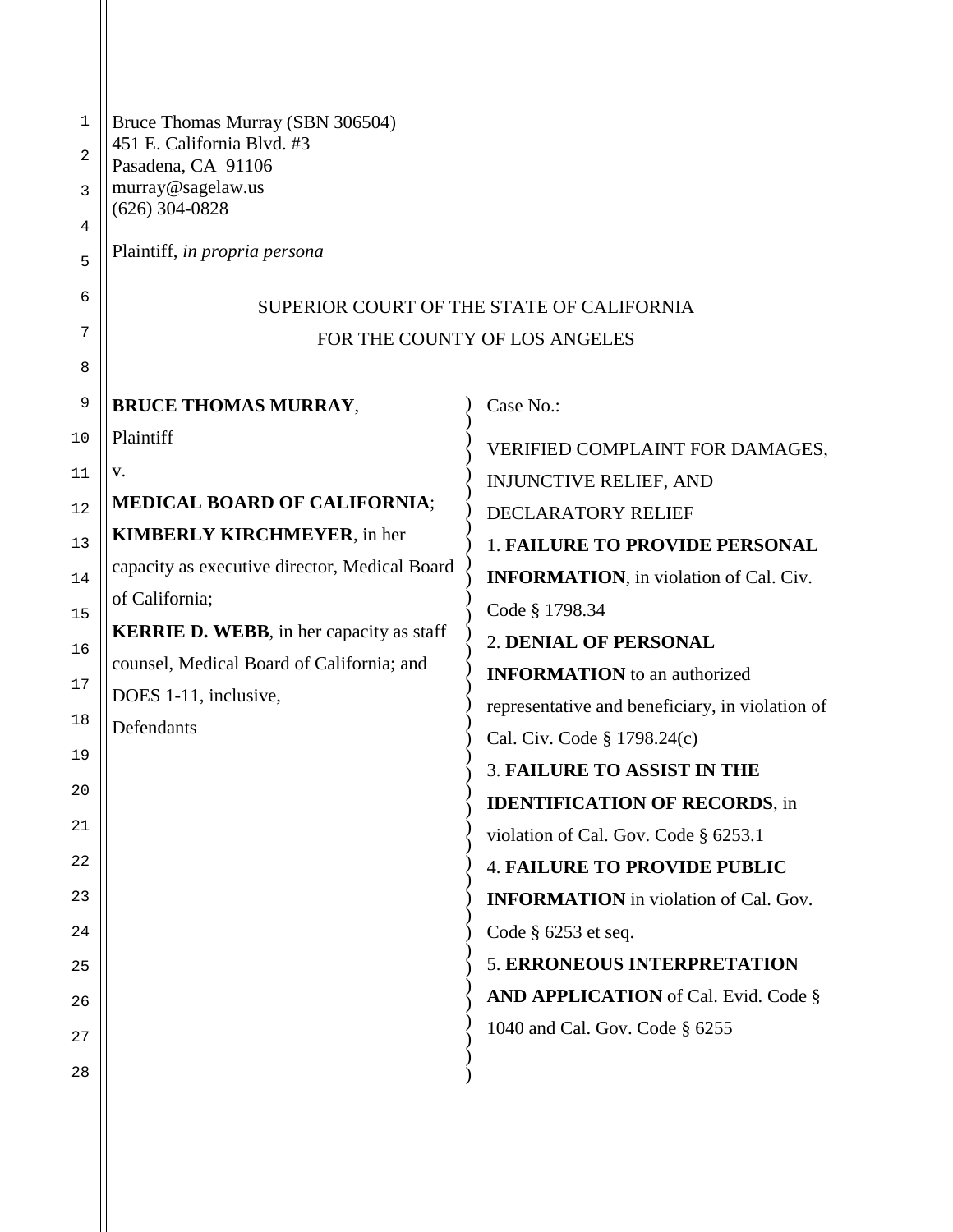) ) ) ) ) ) ) ) ) ) ) ) ) ) ) ) ) ) ) ) 6. **FAILURE TO PROVIDE ACCESS TO 'THE PEOPLE'S BUSINESS'** in violation of the California Constitution, Article I, section 3(b) 7. **VIOLATION OF PUBLIC POLICY**, as set out in the Information Practices Act, the Business & Professions Code, the California Evidence Code, the California Constitution, and the California Public Records Act. ■ Request for injunctive and declaratory relief ■ Demand for damages more than \$25,000

■ Request for costs and attorney's fees.

### **I. SUMMARY**

)

1. Plaintiff Bruce Thomas Murray hereby submits this verified complaint against the Medical Board of California and its agents, Kimberly Kirchmeyer and Kerrie D. Webb, as well as any unknown parties ("DOES"), in accordance with Cal. Civ. Code § 1798.45 et seq. 2. Bruce T. Murray alleges that the Defendants wrongfully denied him personal information regarding his deceased mother, in violation of Cal. Civ. Codes §§ 1798.24-34, et seq. Furthermore, Defendants purposefully frustrated Plaintiff's attempts to identify records and information responsive to his request, in violation of Cal. Gov. Code § 6253.1.

3. Pursuant to Cal. Civ. Code § 1798.46, Plaintiff seeks an injunction ordering the Medical Board to release all information in its possession regarding Audrey B. Murray's medical condition, treatment and death. (Additional elements of the requested injunction are described in particularity below.)

4. In addition to injunctive relief, Plaintiff seeks declaratory relief, damages, costs and attorney's fees, pursuant to Cal. Civ. Code § 1798.48, Cal. Code Civ. Proc. § 1021.5, and/or equitable principles.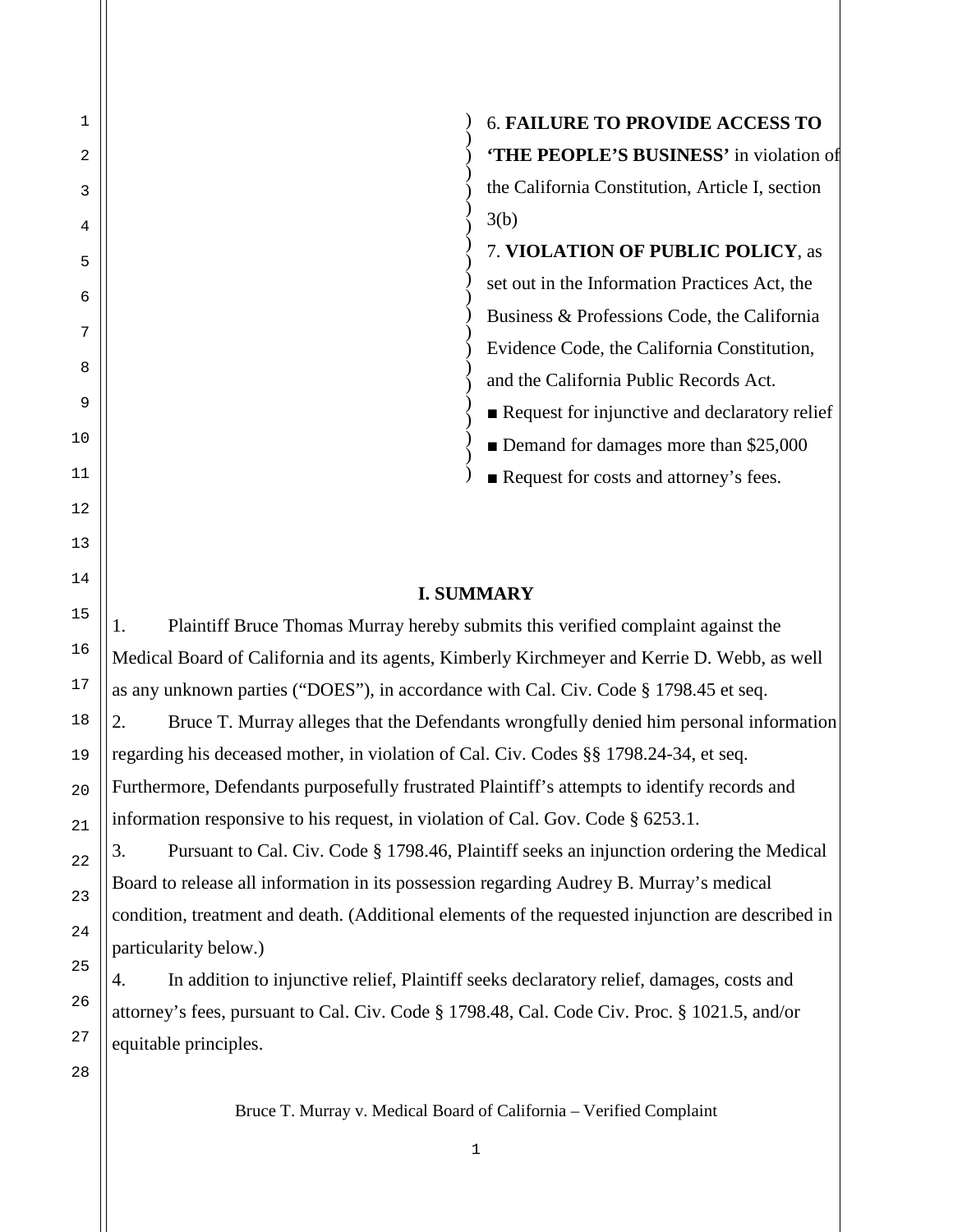5. If and to the extent that any of the records sought by Plaintiff are covered under the California Public Records Act (Cal. Gov. Code § 6250 et seq.), Plaintiff seeks an injunction commanding the release of such information under Cal. Gov. Code § 6258, as well as declaratory relief, costs and attorney's fees under Cal. Gov. Code § 6259, Cal. Code Civ. Proc. § 1021.5, and/or equitable principles.

#### **II. THE PARTIES, VENUE AND JURISDICTION**

6. Plaintiff, Bruce Thomas Murray is an individual domiciled in the city of Pasadena, California. Plaintiff is a surviving son and beneficiary of Audrey Bevan Murray. As such, he is an authorized representative entitled to receive her personal and medical information under Cal. Civ. Code § 1798.24 and Cal. Civ. Code § 56.11.

7. Defendant, the Medical Board of California, is a "board" under Cal. Bus. & Prof. Code § 2002; an "agency" under Cal. Civ. Code § 1798.3; and a "state agency" under Cal. Gov. Code § 6252(f). As such, the Medical Board is subject to the requirements of Cal. Civ. Code §§ 1798.24- 34 (disclosure and inspection of personal information in records) and Cal. Gov. Code § 6253.1 (Agency to assist in inspection of public record).

8. Defendant is headquartered at 2005 Evergreen Street, Suite 1200, Sacramento, CA 95815. Venue is proper in the Los Angeles Superior Court, because under Cal. Civ. Code § 1798.49, an action to enforce any liability created under CIPA "may be brought in any court of competent jurisdiction in the county in which the complainant resides."

9. Defendant Kerrie D. Webb is the senior staff counsel of the Medical Board of California, and as such she has a duty to comply with the California Constitution, the Business & Professions Code, the California Information Practices Act, the California Public Records Act, and all other applicable state laws.

10. Defendant Kimberly Kirchmeyer is the executive director of the Medical Board of California, and in that position she is ultimately responsible for the operations of the MBC, including the actions of its agents and the MBC's compliance with its duties under the law.

11. The true names and capacities, whether individual, corporate, associate, consultant or otherwise, of the Defendants named herein as DOES 1-11, inclusive, are unknown to Plaintiff at this time and therefore said Defendants are sued by such fictitious names. Plaintiff will seek

Bruce T. Murray v. Medical Board of California – Verified Complaint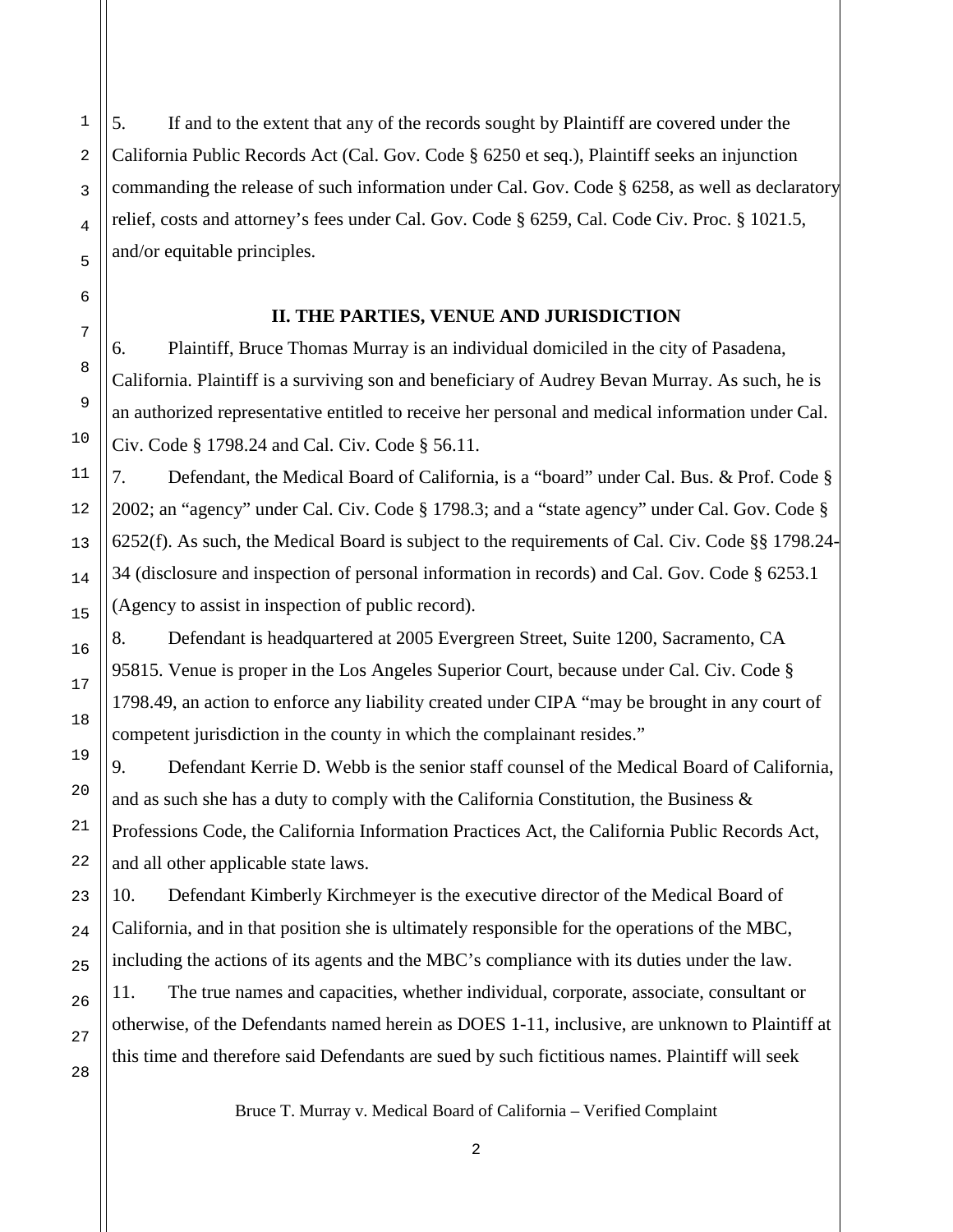leave to amend this complaint to insert the true names and capacities of said Defendants when the same become known to Plaintiff. Plaintiff is informed and believes, and based thereupon alleges, that each of the fictitiously named Defendants is responsible for the wrongful acts alleged herein, and is therefore liable to Plaintiff as alleged hereinafter.

12. At all times relevant hereto, all Defendants, including those defendants named as DOES 1-11, were the agents, employees, managing agents, supervisors and consultants of the Medical Board of California. Plaintiff is informed and believes, and based thereupon alleges that each of them, and in doing the things alleged herein, were acting at least in part within the course and scope of said agency, employment, consultancy, and with the permission and consent of each of the other Defendants.

13. Whenever and wherever reference is made in this complaint to any act or failure to act by a Defendant or co-Defendant, such allegations and references shall also be deemed to mean the acts and/or failures to act by each Defendant acting individually, jointly and severally.

1

2

3

4

5

6

7

8

9

10

11

12

13

14

15

16

17

18

19

20

21

22

23

24

25

26

#### **III. COMPLIANCE WITH GOVERNMENT CLAIMS ACT**

14. On May 30, 2018, Plaintiff submitted his claims to the California Department of General Services, in accordance with Cal. Gov. Code § 910 et seq. Along with his presentation of claims, Plaintiff submitted 25 exhibits, which includes the administrative record as is presently known to Plaintiff.

15. In his presentation of claims, Plaintiff alleged an accrual date of January 29, 2018, which is the date of Defendant Webb's third and final letter to the Plaintiff, in which Webb denied Plaintiff's requests for information under the CIPA.

16. On July 21, 2018, the Department of General Services sent Plaintiff notice of its rejection of his claim for damages. The DGS based its rejection on its erroneous determination that the Plaintiff's cause of action accrued on May 26, 2017, and thus "the claim was presented more than one year beyond the date the damages accrued." The May 26, 2017 date corresponds with the first of three letters that Defendant Webb sent to Plaintiff regarding his CIPA request. However, as the record will show, the May 26 letter was not "final" in any sense. Administrative remedies were not exhausted. Plaintiff and Defendant continued meeting and conferring on

27 28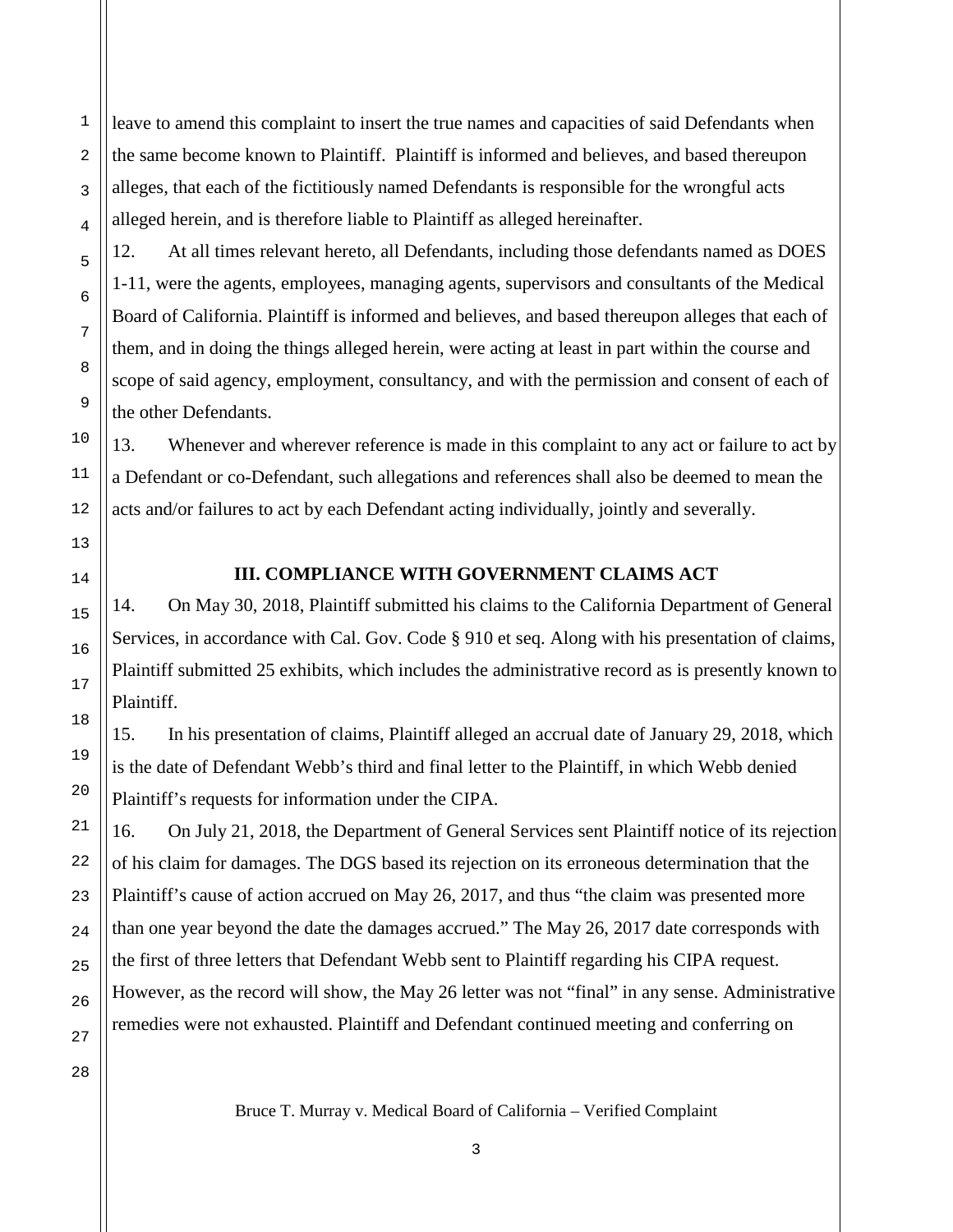Plaintiff's CIPA request up until January 29, 2018. Thus, Plaintiff's damages claim was timely, as presented to the DGS.

#### **IV. FACTS**

17. At approximately 8 a.m. June 4, 2013, Dr. James C. Matchison (med. license no. A00097926) performed a cardiac catheterization procedure on Plaintiff's mother.

18. Due to complications during the procedure, the procedure was aborted.

19. At approximately 10 a.m. June 4, 2013, Audrey Murray was admitted to the Torrance Memorial Medical Center Progressive Care Unit (PCU) for post-procedure recovery.

20. At approximately 11:30 a.m. June 5, 2013, Mrs. Murray was discharged from Torrance Memorial and into the care of her eldest son, William E. Murray, who brought her home.

21. After she arrived home, Mrs. Murray began experiencing severe pain in her chest and shoulder, and difficulty in breathing. As her pain and distress increased, William called 911.

22. At approximately 3:30 p.m., Mrs. Murray was transported back to Torrance Memorial for emergency treatment.

23. At approximately 4 p.m. June 5, 2013, Audrey B. Murray, died in the emergency room at Torrance Memorial Medical Center.

24. On June 11, 2013, Bruce Murray spoke with Dr. Matchison over the phone, seeking an explanation for and the cause of his mother's death. The doctor provided none.

25. On May 15, 2014, Bruce Murray filed a complaint with the Medical Board, seeking an explanation for and cause of his mother's death.

26. In a letter to Plaintiff dated May 19, 2014, the Medical Board confirmed receipt of Plaintiff's complaint and assigned it Control Number 800 2014 005263.

27. In a letter to Plaintiff dated May 23, 2014, Linda Serrano, Medical Board Associate Enforcement Analyst, requested authorization for release of medical records and a copy of Audrey Murray's death certificate. The letter specified that the authorization must be signed by the "next of kin as shown on death certificate."

28. Peter B. Murray, Plaintiff's brother, is listed as the "informant" on Audrey Murray's death certificate. Peter Murray was the successor trustee of the Audrey B. Murray Trust, now terminated. Audrey Murray's testamentary papers did not specifically name a "personal representative" in accordance with Cal. Prob. Code §§ 42, 58.

Bruce T. Murray v. Medical Board of California – Verified Complaint

1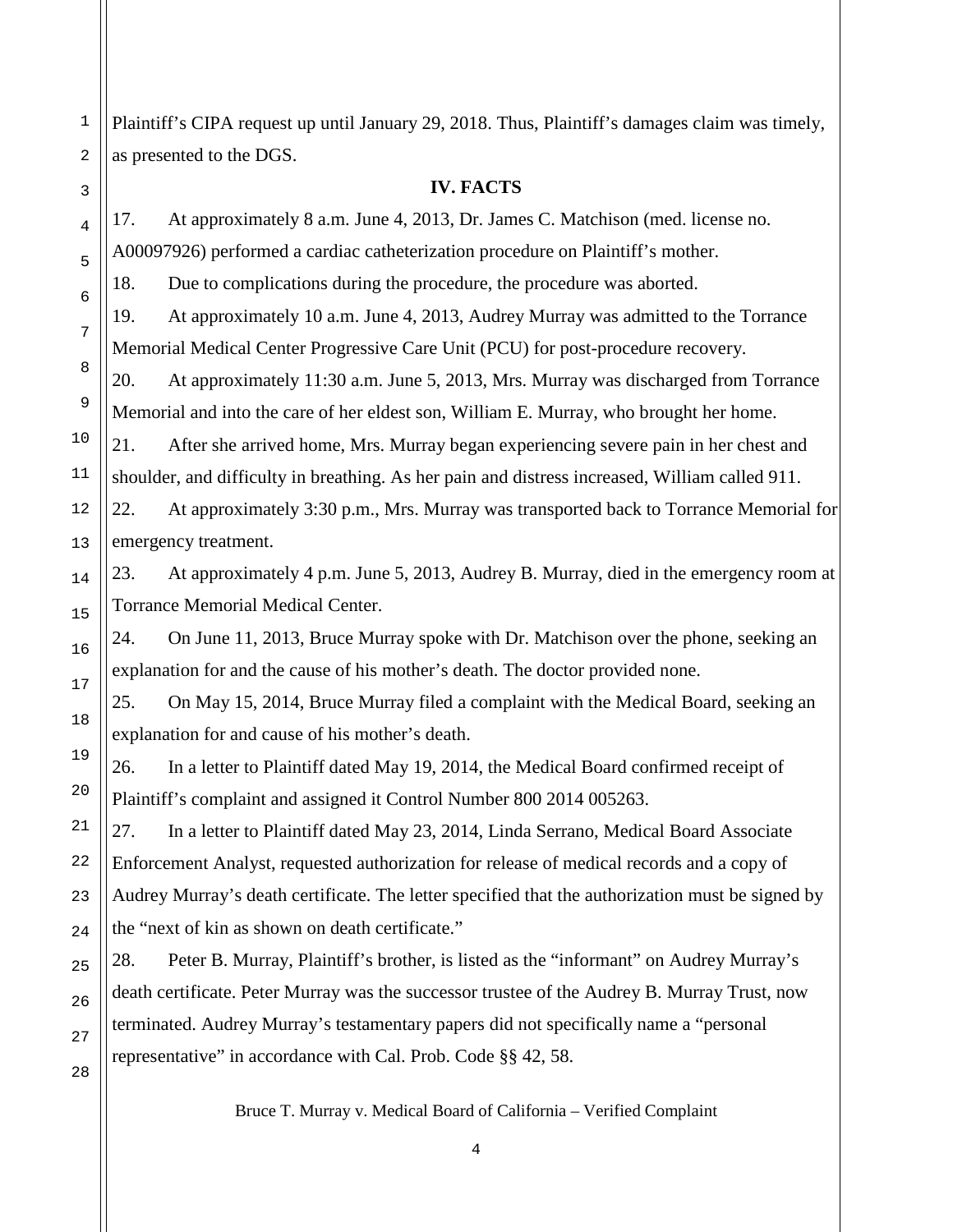29. In a letter to Linda Serrano dated September 4, 2014, Bruce Murray granted the Medical Board of California full permission and access to all of his mother's medical records, as necessary to conduct the investigation into her death. Plaintiff cited his authority to do so as "beneficiary or personal representative of the deceased patient," under Cal. Bus. & Prof. Code § 2225.

30. On September 9, 2014, Peter Murray also sent Serrano an authorization for access to Audrey Murray's medical records, along with a copy of Audrey Murray's death certificate. Peter Murray also authorized the Medical Board to communicate directly with Bruce Murray regarding the matter.

31. September 2-9, 2014, Plaintiff exchanged emails with Cassandra Hockenson, JD, Public Affairs Manager of the Medical Board of California. Plaintiff requested assistance in locating the rules of procedure that the Medical Board of California follows when conducting investigations of licensees.

32. In a September 9, 2014 email to Plaintiff, Hockenson wrote, "We do not have rules for the process and procedures of an investigation. Our Investigative Unit has Enforcement Operations Manuals that lay out the procedures of investigating a matter. I'm not sure they are public though, and if they are they will likely need redacting."

33. On October 10, 2014, Plaintiff sent an email to Linda Serrano, requesting that the Medical Board provide Plaintiff with documents that Dr. Matchison would have filed pursuant to Cal. Bus. & Prof. Code § 2240 (Report for Death of Patient) and 16 C.C.R. § 1356.4 (Outpatient Surgery-Reporting of Death). Serrano did not reply to this email.

34. On December 15, 2014, Plaintiff sent another email to Linda Serrano, reiterating the request of his Oct. 10 email. Serrano did not reply to this email.

35. At various times during 2014 and 2015, Plaintiff called Serrano and left voice messages requesting the aforementioned documents. Serrano did not return these phone calls.

36. In a letter to Bruce Murray dated January 15, 2015, Serrano confirmed receipt of all records and documentation required for a review of his complaint.

37. On January 21, 2015, Plaintiff sent Serrano another email reiterating the requests of his Oct. 10 and Dec. 15 emails. This time, finally, Serrano replied to the email, stating only, "We do not provide copies of those reports."

Bruce T. Murray v. Medical Board of California – Verified Complaint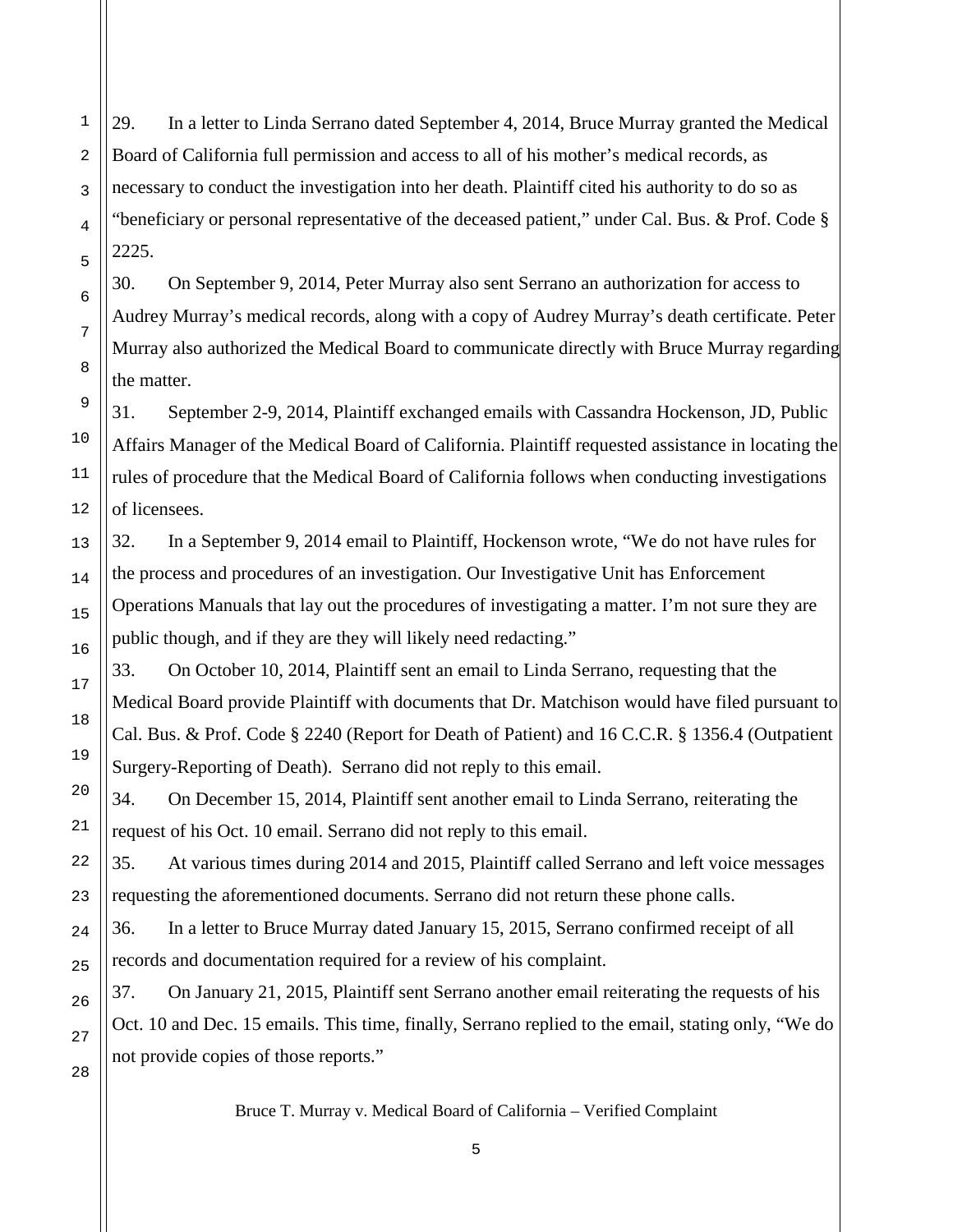38. On February 10, 2015, Plaintiff sent Defendant Kerrie Webb a letter requesting copies of any filings made by Dr. Matchison under Cal. Bus. & Prof. Code § 2240 (Report for Death of Patient) and 16 C.C.R. § 1356.4 (Outpatient Surgery-Reporting of Death). Plaintiff made this request pursuant to Cal. Gov. Code § 6253.1 (Agency to assist in inspection of public record). Plaintiff also noted, "As the son and beneficiary of my mother, I am entitled and authorized to receive any otherwise privileged and confidential information."

39. In a letter dated February 20, 2015, Defendant Webb denied Plaintiff's request for these documents on three bases: (1) "Records of complaints to, and investigations conducted by, state licensing agencies are not subject to disclosure pursuant to government Code section 6254(f);" because, she asserted (2) "[r]eports for the death of a patient **are treated** as complaints to the Board, and will not be disclosed." [Emphasis added.] And (3) "[i]n addition, records of complaints and investigations of state licensing agencies are privileged under Evidence Code section 1040."

40. In her Feb. 20 letter, Defendant Webb did not cite any authority for her interpretations of Cal. Gov. Code § 6254, Cal. Evid. Code § 1040, Cal. Bus. & Prof. Code § 2240, and 16 C.C.R. § 1356.4. Specifically, (1) she failed to provide any authority for "treating" reports for the death of patient as "complaints to the Board"; (2) she did not cite any authority for exempting these documents from the disclosure requirements of Cal. Gov. Code § 6253.1; and (3) she did not cite any authority for assigning an absolute privilege to the information sought by Plaintiff (rather than the qualified privilege of § 1040).

41. Also in her Feb. 20 letter, Defendant Webb failed to "provide suggestions for overcoming any practical basis for denying access to the records or information sought," as is required by Cal. Gov. Code § 6253.1(a)(3).

42. In a letter dated April 14, 2015, the Medical Board provided Plaintiff with a report of its conclusion of case number 800 2014 005263. The report contains six-sentences and 108 words. The report states, "It was the opinion of our consultant that the treatment rendered did not constitute a violation of the law as it relates to the practice of medicine. … Thank you for contacting the Medical Board of California."

43. The letter does not state the bases for the Medical Board's conclusion, nor does it include any facts or analysis of the facts involved in the investigation. Most critically, the report does not

Bruce T. Murray v. Medical Board of California – Verified Complaint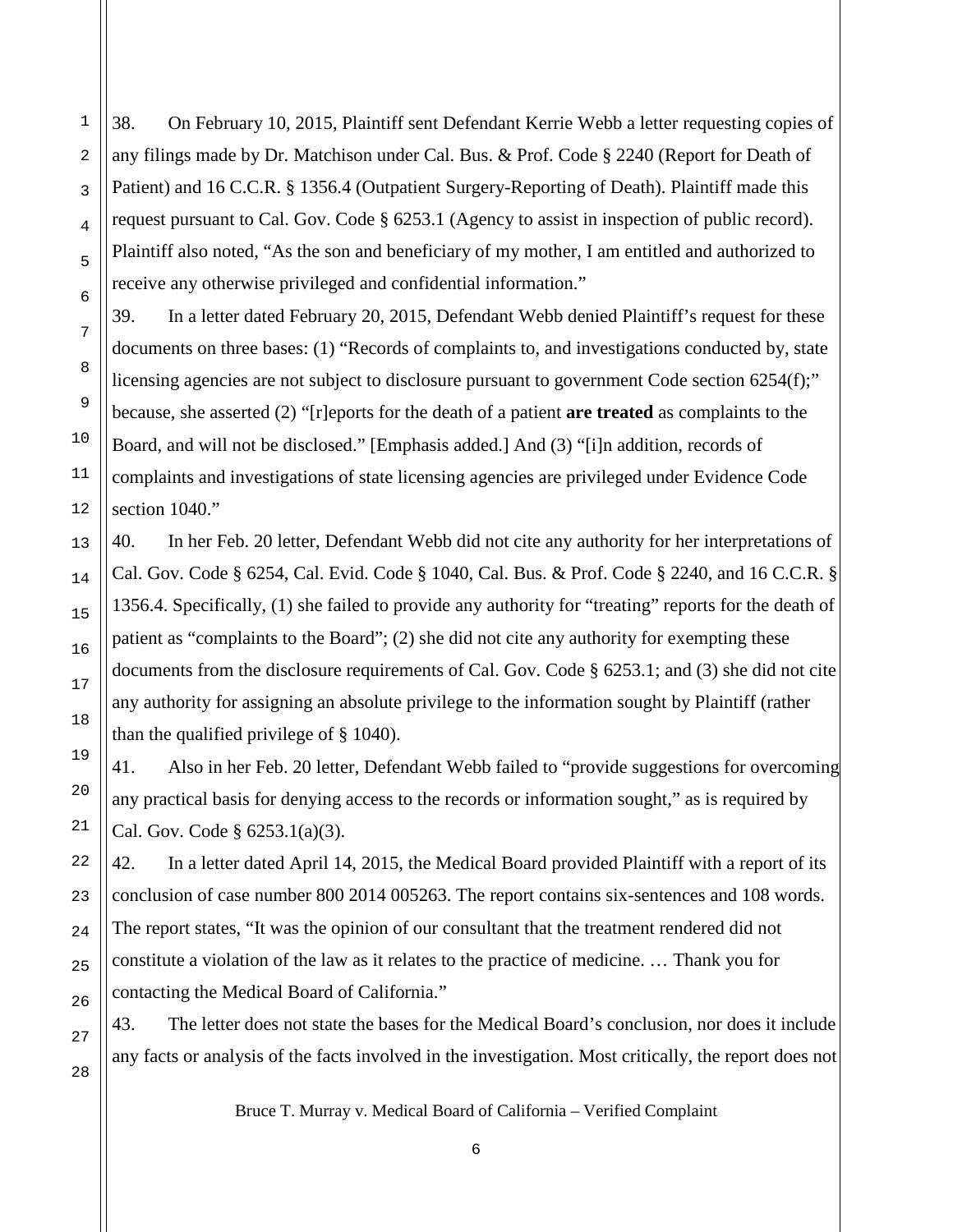provide any explanation for or the cause of Audrey Murray's death – the central issue of Plaintiff's initial complaint to the board. Therefore, the final report is entirely useless to Plaintiff. 44. On. October 5, 2015, Bruce Murray filed a petition for writ of mandate in the Los Angeles Superior Court (No. BS158575), requesting that the court compel the Medical Board to release documents filed with the Medical Board in accordance with Cal. Bus. & Prof. Code § 2240 (Report for Death of Patient) and 16 CCR 1356.4 (Outpatient Surgery--Reporting of Death) regarding the death of Audrey Bevan Murray. Petitioner also asked the court to compel the Medical Board to release any information it had obtained regarding the cause of Audrey Murray's death.

45. On October 7, 2015, Petitioner served Audrey Murray's two other beneficiaries, William E. Murray and Peter B. Murray, copies of the petition; and Petitioner lodged proof of service with the court. William and Peter did not opt to join the action.

46. On November 20, 2015, Defendants demurred to the petition.

47. On January 2, 2016, Petitioner filed an amended petition. The amended petition contained five causes of action: (1) Abuse of discretion in denying Plaintiff's requests for information under Cal. Gov. Code § 6254; (2) Abuse of discretion in the interpretation and application of Cal. Evid. Code § 1040; (3) Violation of Cal. Gov. Code § 6250, et seq. (Failure to Properly Respond to a Request under the California Public Records Act); (4) Violation of the California Constitution, Article I, section 3(b) (Failure to Provide Access to 'The People's business'); and (5) Violation of Public Policy with Respect to the California Constitution, the California Public Records Act, the Medical Practice Act and the California Evidence Code.

48. The Amended petition requested (1) all information, reports and statements acquired by the Medical Board regarding Audrey B. Murray's medical condition, treatment and death; (2) all documents contained in MBC file number 800 2014 005263 that contain information regarding the cause and circumstances Audrey B. Murray's death; (3) all statements made to the Medical Board by Dr. James Matchison and any other third parties regarding Audrey B. Murray's medical condition, treatment and death; and (4) all documents filed with the Medical Board pursuant to Cal. Bus. & Prof. Code § 2240 and 16 C.C.R. 1356.4 – **or the equivalent underlying information** – regarding the death of Audrey Bevan Murray.

1

2

3

4

5

6

7

8

9

10

11

12

13

14

15

16

17

18

19

20

21

22

23

24

25

26

49. On February 8, 2016, Defendants demurred to the amended petition.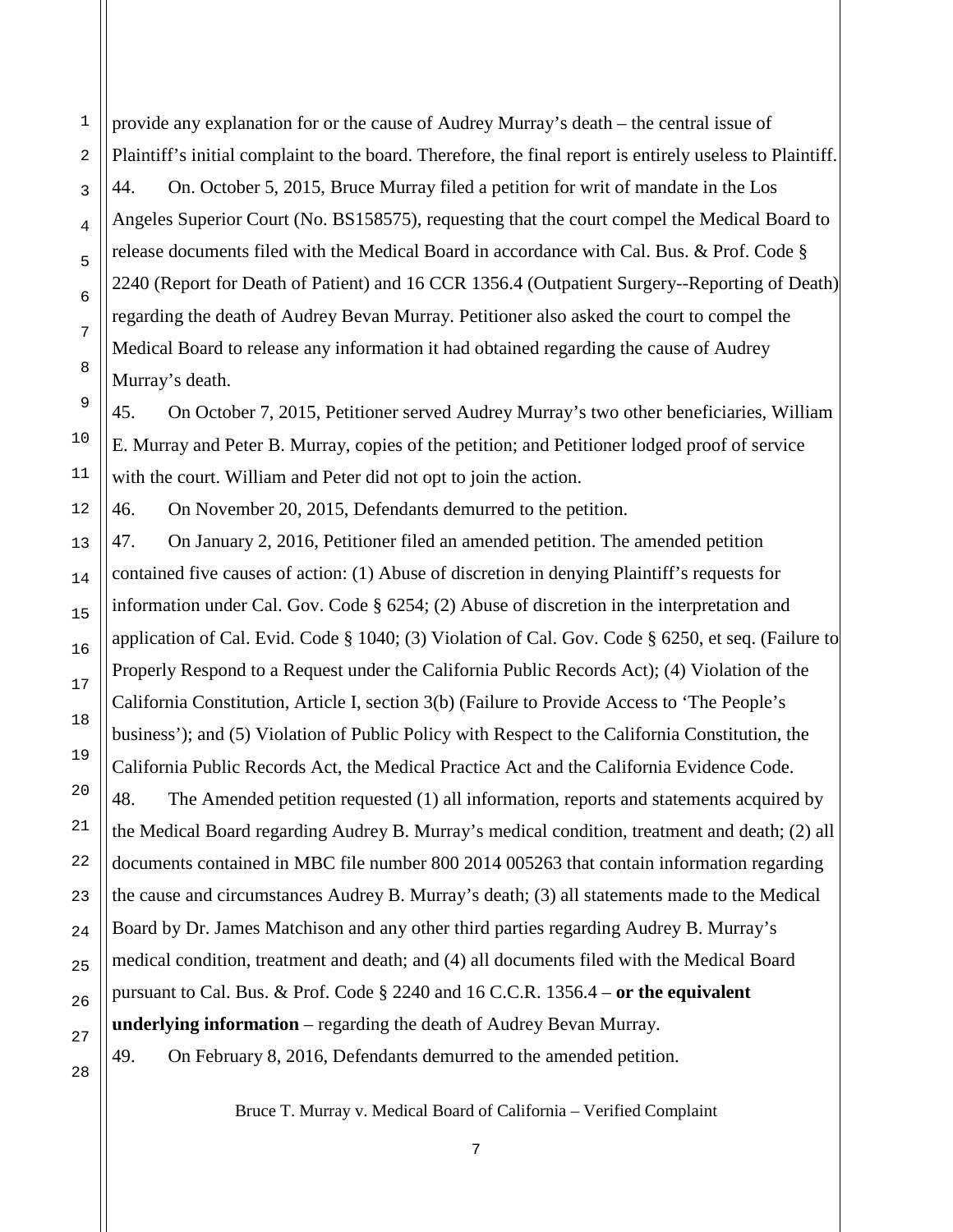50. On May 3, 2016, Judge Mary H. Strobel overruled the demurrer in its entirety.

51. On November 17, 2016, Petitioner filed his Motion for Judgment on the Writ.

52. On January 17, 2017, Judge Strobel denied the writ – primarily on the bases of failure to exhaust administrative remedies and mootness. Thus, the case was not decided on the merits. The case was moot, the court determined, because the documents that Petitioner had initially requested (reports filed under Cal. Bus. & Prof. Code § 2240 and 16 C.C.R. 1356.4) did not exist. Nonetheless, the court noted the logical inconsistency with the Medical Board's denial of Plaintiff's request: "Webb denied the CPRA request based on an exemption, as if the report existed. If the report did not exist, there was no reason for Webb to claim that the report was exempt. As stated by Petitioner, perhaps 'mistakes were made.'"

53. Between January 31 and July 24, 2017, Peter Murray, as trustee of the Audrey B. Murray Trust, made the final substantial distributions from ABM Trust to the beneficiaries (in amounts ranging from \$31,333.33 to \$30,536.15).

54. In a letter to Kerrie Webb dated April 27, 2017, Bruce Murray requested that she provide him "with all information in the Medical Board's possession regarding Audrey B. Murray's medical condition, treatment and the circumstances and cause(s) of her death." Plaintiff requested this information "in accordance with the Information Practices Act (Cal. Civ. Code § 1798.34 et seq.) and all other applicable laws of this state."

55. In a letter dated May 26, 2017, Kerrie Webb denied Plaintiff's request. Webb justified her denial by stating: "The Information Practices Act prohibits an agency from disclosing any personal information in a manner that would link the information disclosed to the individual to whom it pertains unless the disclosure falls within a particular category set forth in Civil Code section 1798.24. As relevant here, Civil Code section 1798.24, subdivision (g), provides that information may be produced pursuant to the California Public Records Act. The records sought in Category 1 are exempt from disclosure under the Public Records Act."

56. In the May 26 letter, Webb additionally stated, "The Board is in possession of certified medical records relating to the care and treatment of Audrey Murray, which were obtained through releases executed by Ms. Murray's trustee, Peter Murray. At this time, the Board lacks sufficient documentation that the Board is authorized to release personal information to you, as opposed to Ms. Murray's trustee. Should such documentation be produced, the Board will

Bruce T. Murray v. Medical Board of California – Verified Complaint

8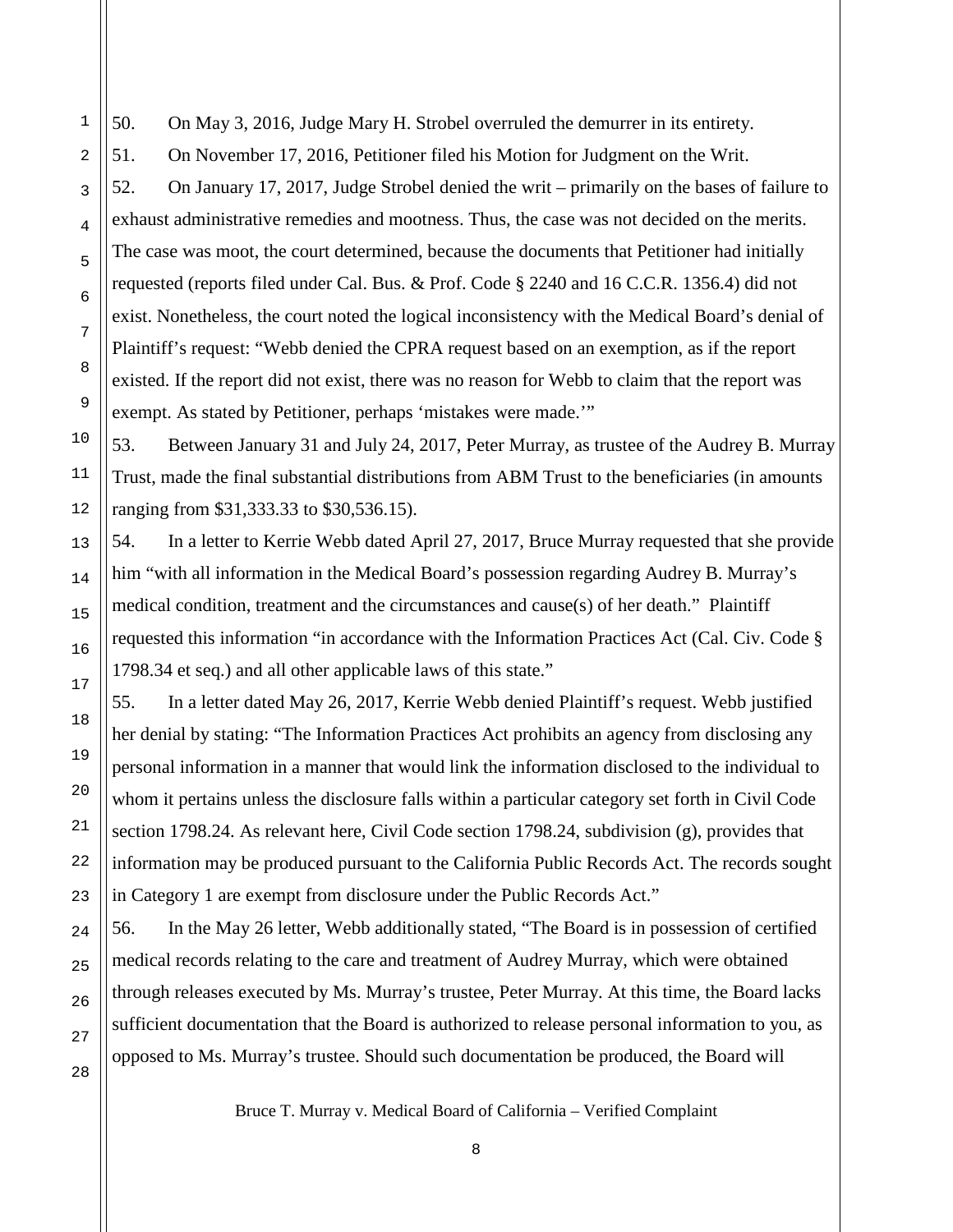evaluate the documentation to determine whether release of this personal information is permitted." Since Webb's letter clearly leaves the door open for further communication related to Plaintiff's request, her denial of Plaintiff's CIPA request is not final for the purposes of accrual under CIPA, the Government Claims Act or the doctrine of exhaustion of administrative remedies.

57. Along with her May 26 letter, Webb purported to "produce" documents responsive to Plaintiff's request. However, this small cache of documents consisted of writings that Plaintiff himself had previously provided to Defendants, as well as letters and emails that Defendants had previously sent to Plaintiff.

58. In a letter to Kerrie Webb dated July 10, 2017, Plaintiff objected to her bases for refusing to release any information responsive to his request: "You skip CIPA and go directly to CPRA by invoking Cal. Civ. Code § 1798.24(g). However, this provision of CIPA simply allows personal information otherwise protected by CIPA to be released via CPRA. But you use §  $1798.24(g)$  as a shortcut to the CPRA exemptions – and then deny my request on that basis. This is an invalid analysis. Section 1798.24(g) is not a trapdoor getaway clause out of CIPA. If the clause could be used in this way, this entire section of the CIPA would effectively cease to exist and simply fold into CPRA. One law cannot be used to nullify another in this manner."

59. In a letter from Kerrie Webb to Bruce Murray dated August 4, 2017, Webb justified her asserted exemption under the Public Records Act by stating, "First, once it was determined that 1) you were seeking information relating to another person; 2) you were not the trustee of Audrey B. Murray's estate; and 3) the letter signed by trustee Peter B. Murray was not sufficient to permit the Board to release Ms. Murray's medical records to you, it was appropriate to evaluate the request as a Public Records Act request, and respond accordingly. Absent additional documentation, the Board is unable to release Ms. Murray's medical records to you." Again, as in her May 26 letter, Webb leaves the door open for further communication related to Plaintiff's request. Thus, her denial of Plaintiff's CIPA request is not final for the purposes of accrual under either CIPA or the Government Claims Act.

60. On August 30, 2017, the Audrey B. Murray Trust account went down to zero – thus triggering the operation of Cal. Prob. Code § 15407 (Termination of trust; Trustee's powers on termination), i.e., "A trust terminates when … (2) the trust purpose is fulfilled."

Bruce T. Murray v. Medical Board of California – Verified Complaint

1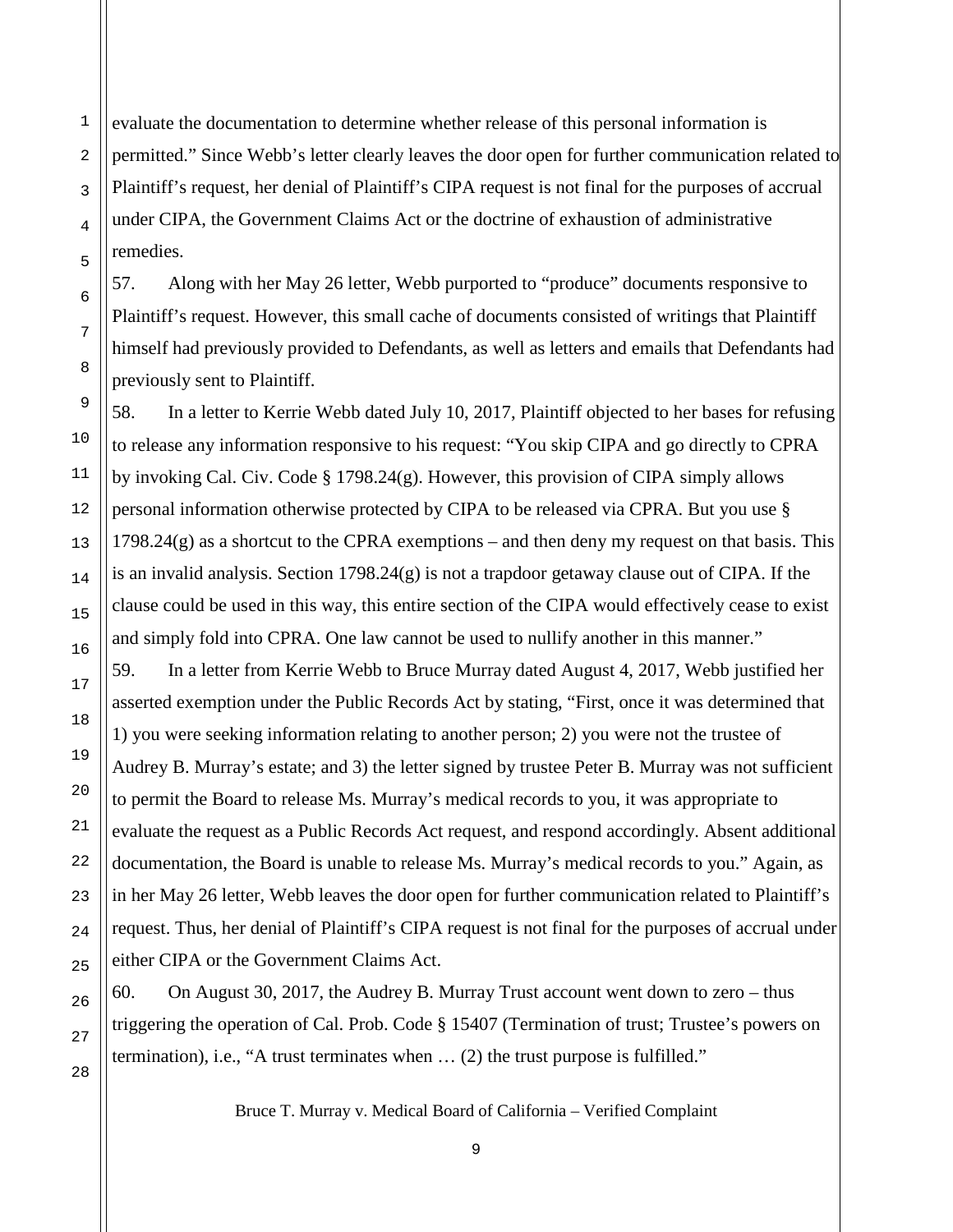61. On September 8, 2017, R. Thomas Peterson, attorney for the trustee, reported to the beneficiaries that "the trust has been dissolved." He also reported a notice of credit from the IRS for the tax account of Audrey B. Murray in the amount of \$1,248. Any pending remaining trust business falls under Cal. Prob. Code  $\S$  15407(b) – "On termination of the trust, the trustee continues to have the powers reasonably necessary under the circumstances to wind up the affairs of the trust."

62. Along with a letter dated January 8, 2018, Bruce Murray sent Kerrie Webb a copy of the August, 2017 bank statement for the Audrey B. Murray Trust, showing the bank account going down to zero. "Thus, the role of trustee … is a nullity, and the issue of trustee authorization is moot," Murray wrote in the letter. "Notwithstanding … the status of Audrey B. Murray's testamentary trust is irrelevant to my request for information from the Medical Board. There was never any need for the trustee to authorize the release of information, as you assert. In this context, the law makes no distinction between beneficiaries, trustees, executors and personal representatives. This is true across the California Civil Code, the Confidentiality of Medical Information Act, the Business & Professions Code, the Public Health & Safety Code, the Information Practices Act, the Probate Code, the Code of Civil Procedure and the common law." Thus, as his mother's beneficiary, Plaintiff is "the authorized representative of the individual to whom the information pertains" (Cal. Civ. Code  $\S$  1798.24(c)); and further, he is entitled to receive his mother's medical information under Cal. Civ. Code § 56.11(c) and Cal. Evid. Code § 993 (Physician-Patient Privilege).

63. In a letter from Kerrie Webb to Bruce Murray dated January 29, 2018, Webb denied Plaintiff's well-documented legal right to receive the information he seeking; she denied the sufficiency of Peter Murray's prior authorization; and she ignored the information Plaintiff provided regarding the termination of trust. Instead, Webb wrote, "If you provide a proper written authorization from Peter Murray, the Board will consider releasing Ms. Murray's medical records to you. Alternatively, as the Board has previously advised, you are free, with the proper release, to obtain Ms. Murray's medical records directly from the facilities and medical providers who provided care and treatment to Ms. Murray as the creators and custodians of those records." Thus, even with a legally unnecessary authorization from Peter Murray, Webb suggests that the only information she would release is information that Plaintiff himself has already provided to

Bruce T. Murray v. Medical Board of California – Verified Complaint

1

2

3

4

5

6

7

8

9

10

11

12

13

14

15

16

17

18

19

20

21

22

23

24

25

26

27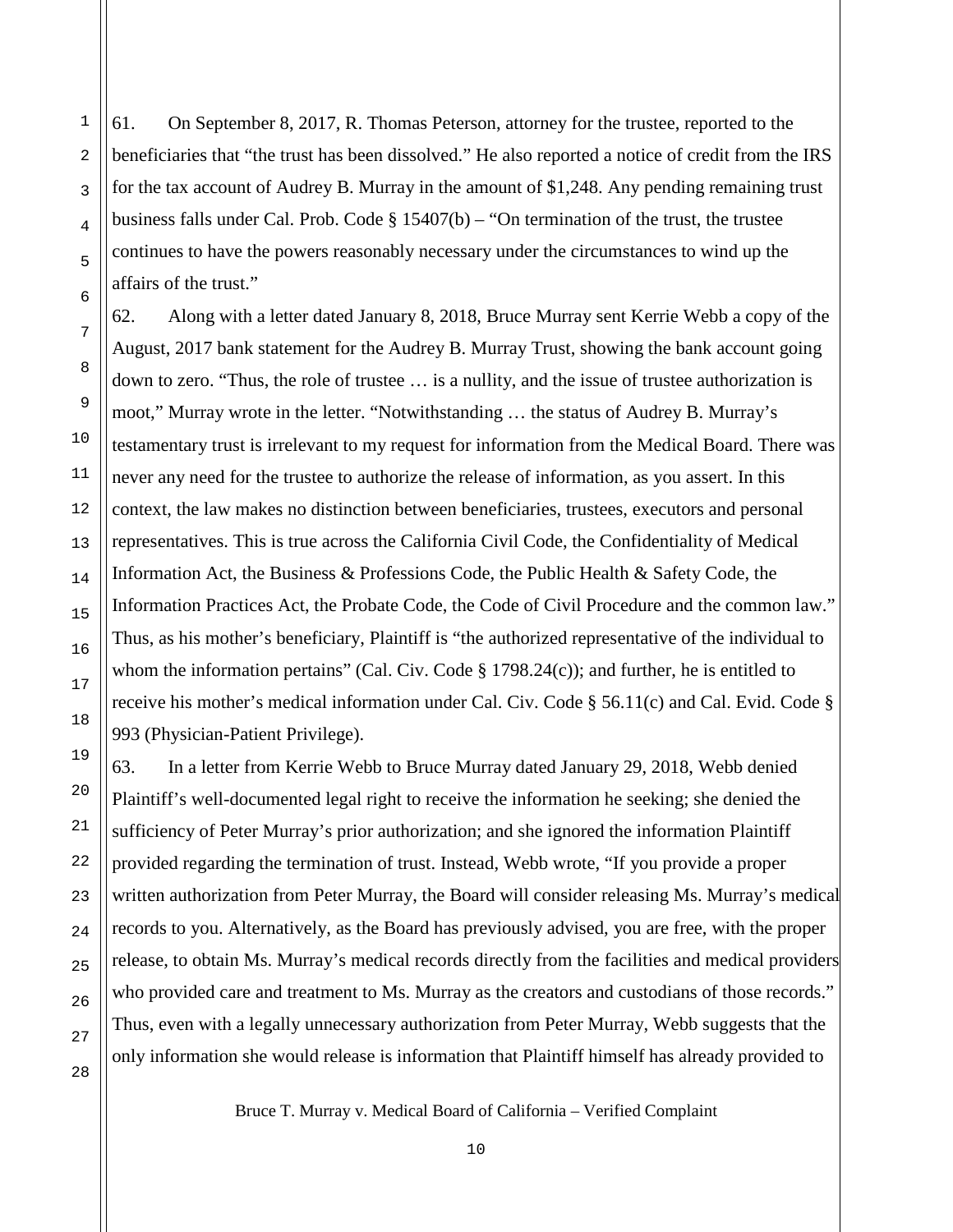the Medical Board and is already in Plaintiff's custody and control. Therefore, Webb's pledge to "consider releasing Ms. Murray's medical records" is circular and illusory.

64. In a letter to Kerrie Webb dated February 9, 2018, Plaintiff stated, "This is your third denial of my requests – beginning with my initial letter April 27, 2017; my second letter July 10, 2017; and finally my Jan. 29, 2018 letter. In each response, you wrongfully denied my requests. I think it is fair to say that at this point, administrative remedies have been exhausted; and this matter is ripe for judicial review."

65. Plaintiff received no response to his Feb. 9 letter.

66. On Nov. 3, 2018, Plaintiff shared a copy of this complaint with Audrey Murray's two other sons and beneficiaries, William Murray and Peter Murray, via Dropbox. There are no other beneficiaries. Previously, on May 30, 2018, Plaintiff shared a copy of his presentation of claims and all supporting exhibits with the other two beneficiaries, and neither expressed an interest in joining this action.

67. The Medical Board's consistent and longstanding refusal to provide Plaintiff with the information to which he is legally entitled leaves Plaintiff aggrieved and exhausted of any administrative remedy. Plaintiff has no plain, speedy and adequate recourse under the law other than to seek relief from the court.

### **FIRST CAUSE OF ACTION:**

### **FAILURE TO PROVIDE PERSONAL INFORMATION, IN VIOLATION OF**

### **CAL. CIV. CODE § 1798.34**

### **As against all Defendants**

68. Plaintiff incorporates the allegations of the preceding paragraphs as though fully set forth herein.

69. The California Information Practices Act states: "[E]ach agency shall permit any individual upon request and proper identification to inspect all the personal information in any record containing personal information." Cal. Civ. Code § 1798.34(a).

70. In his April 27, 2017 letter to Kerrie Webb, Plaintiff made a valid request under the Information Practices Act, asking that the Medical Board provide him "with all information in

27 28

1

2

3

4

5

6

7

8

9

10

11

12

13

14

15

16

17

18

19

20

21

22

23

24

25

26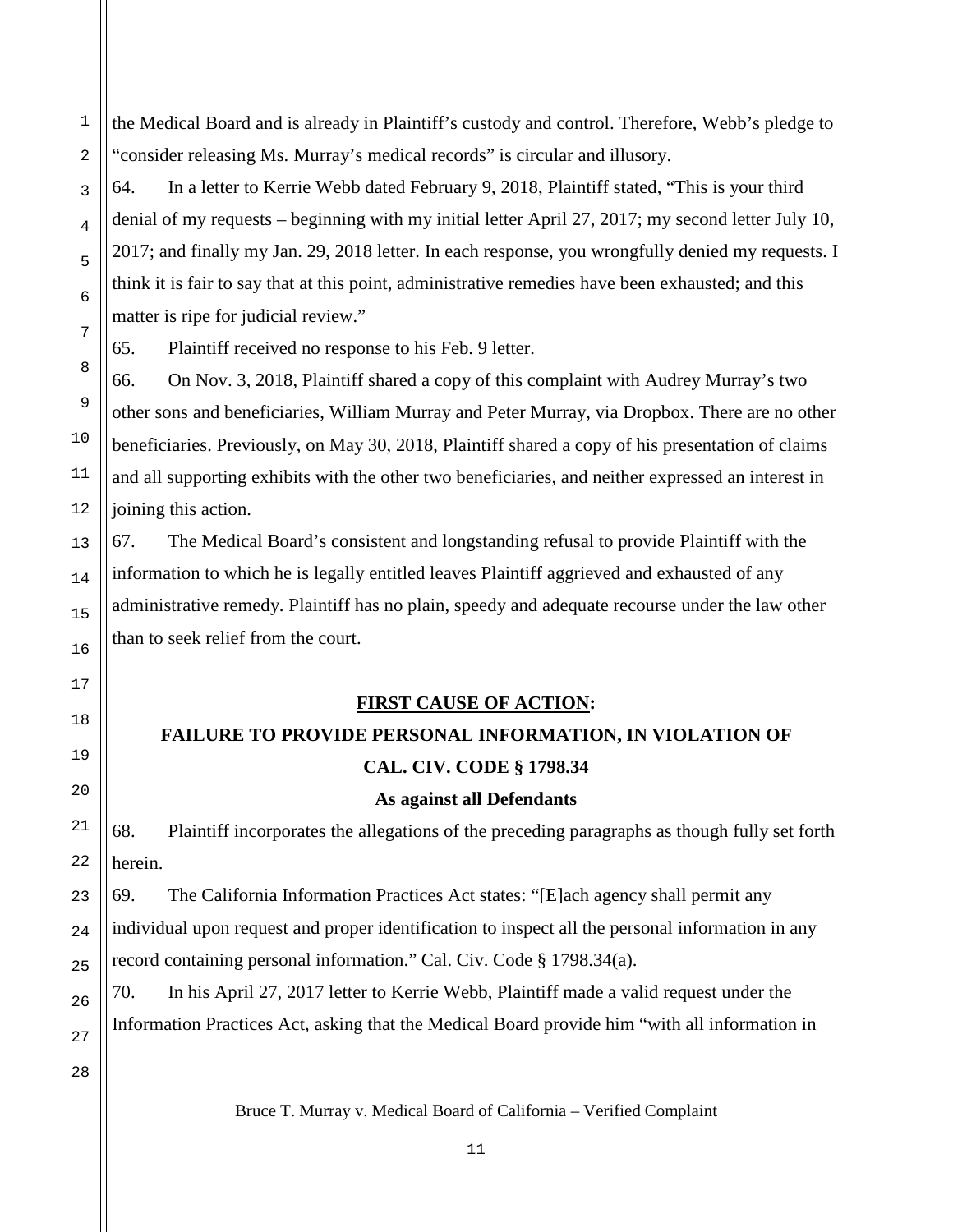the Medical Board's possession regarding Audrey B. Murray's medical condition, treatment and the circumstances and cause(s) of her death."

71. Defendant Webb, instead of disclosing the information or providing a proper analysis under the Information Practices Act, responded by improperly invoking to the California Public Records Act and erroneously concluding, "The records sought [by Plaintiff] are exempt from disclosure under the Public Records Act." Webb's "analysis" is arbitrary, capricious and entirely lacking any legal or factual support. As Plaintiff stated in his July 10, 2017 response to Webb, "You skip CIPA and go directly to CPRA by invoking Cal. Civ. Code  $\S 1798.24(g)$ . However, this provision of CIPA simply allows personal information otherwise protected by CIPA to be released via CPRA. But you use  $\S 1798.24(g)$  as a shortcut to the CPRA exemptions – and then deny my request on that basis. This is an invalid analysis. Section 1798.24(g) is not a trapdoor getaway clause out of CIPA. If the clause could be used in this way, this entire section of the CIPA would effectively cease to exist and simply fold into CPRA. One law cannot be used to nullify another in this manner."

72. Defendants had a duty to maintain accurate information regarding Audrey B. Murray and the investigation of her death (Cal. Civ. Code § 1798.18); and the Medical Board also had a duty to share that information with her authorized representative upon request. Cal. Civ. Code §§ 1798.24-34. But Defendants breached that duty by wrongfully denying Plaintiff's beneficial status and wrongfully denying his request for his mother's personal information.

73. The Medical Board's arbitrary and erroneous interpretation and application of the law call for a declaratory judgment that accurately states the rights and duties of the parties with respect to the Information Practices Act. Based on that determination, Plaintiff seeks an injunction compelling the release of the information that he is seeking, pursuant to Cal. Civ. Code § 1798.47.

74. As a direct and proximate result of Defendants' wrongful actions, Plaintiff has incurred costs and undertaken substantial legal work in order to vindicate his rights. Vindication of Plaintiff's rights would also confer a significant benefit on the general public by compelling the Medical Board to be more responsive to similarly situated citizens. Plaintiff therefore requests recovery of his costs, together with reasonable attorney's fees, in accordance with Cal. Civ. Code § 1798.48(b), Cal. Code Civ. Proc. § 1021.5, and/or equitable principles.

Bruce T. Murray v. Medical Board of California – Verified Complaint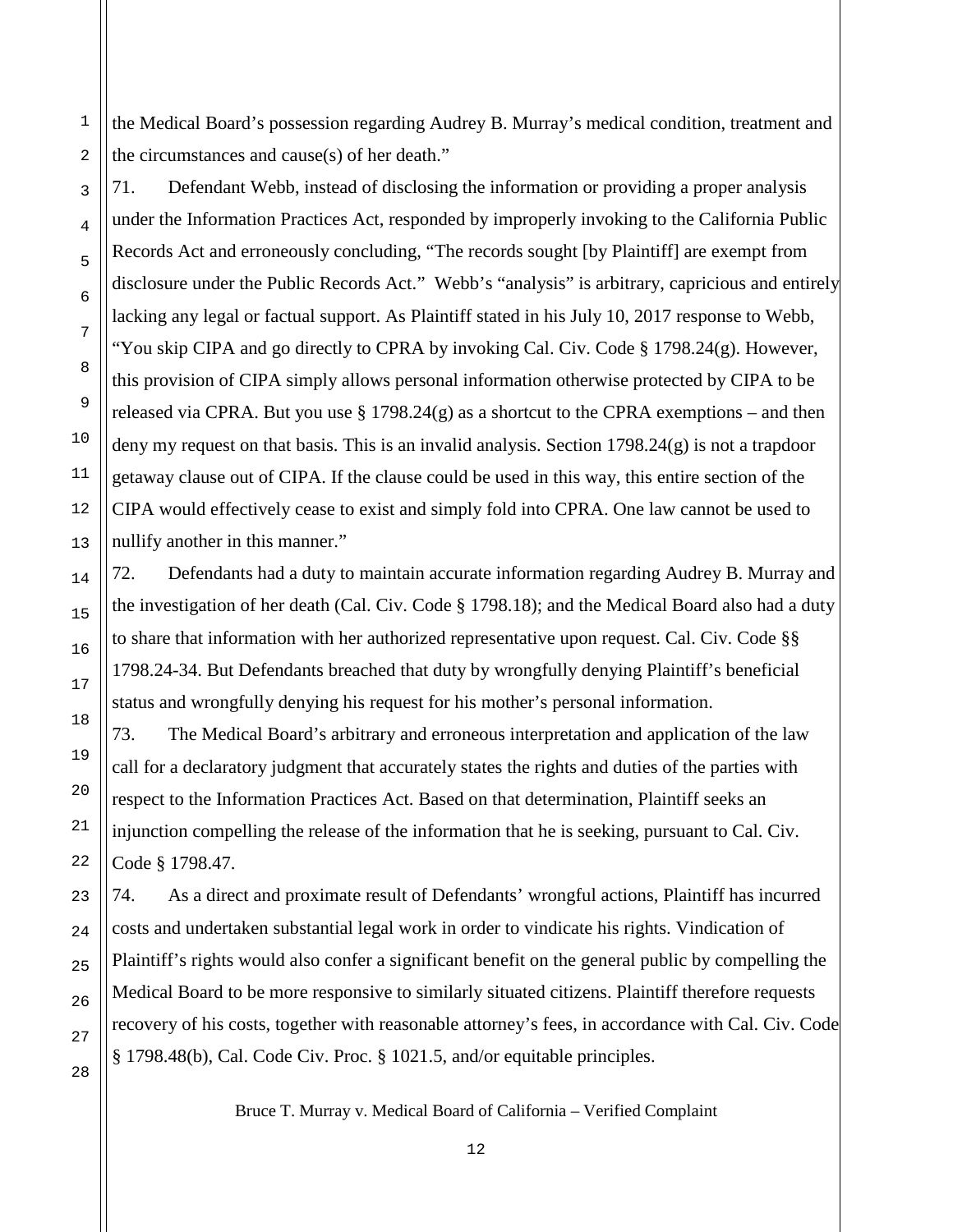75. As a further direct and proximate result of Defendants' conduct, Plaintiff has suffered general damages and non-economic damages in the form mental and emotional pain. It has been more than five years since Plaintiff's mother died, and precisely what triggered her death following surgery is still a mystery. Defendants have insight into the circumstances of Audrey Murray's death, but they wrongfully refuse to share it with Plaintiff. Plaintiff is deeply troubled by this state of affairs. In accordance with Cal. Civ. Code § 1798.48(a), Plaintiff is entitled to recover damages for his mental suffering. The amount of damages stemming from Defendants' conduct is not fully ascertained but within the jurisdiction of the court and subject to proof at the time of trial.

### **SECOND CAUSE OF ACTION:**

# **DENIAL OF PERSONAL INFORMATION TO AN AUTHORIZED REPRESENTATIVE AND BENEFICIARY, IN VIOLATION OF CAL. CIV. CODE § 1798.24 As against all Defendants**

76. Plaintiff incorporates the allegations of the preceding paragraphs as though fully set forth herein.

77. The Information Practices Act states: "An agency shall not disclose any personal information in a manner that would link the information disclosed to the individual to whom it pertains **unless** the information is disclosed … (c) To the duly appointed guardian or conservator of the individual **or a person representing the individual** if it can be proven with reasonable certainty through the possession of agency forms, documents or correspondence that this person is the **authorized representative** of the individual to whom the information pertains." Cal. Civ. Code § 1798.24. [Emphasis added.]

78. The statute does not discuss how to deal with the personal information of deceased persons. Nor does the statute make any distinctions between beneficiaries, trustees or executors for assigning the right of authorized representatives to receive the personal information of deceased parents. Nor does any case law interpreting this statute read such distinctions into the law.

79. The standard for releasing the personal medical information of deceased persons is set out in the Confidentiality of Medical Information Act: "An authorization for the release of

Bruce T. Murray v. Medical Board of California – Verified Complaint

1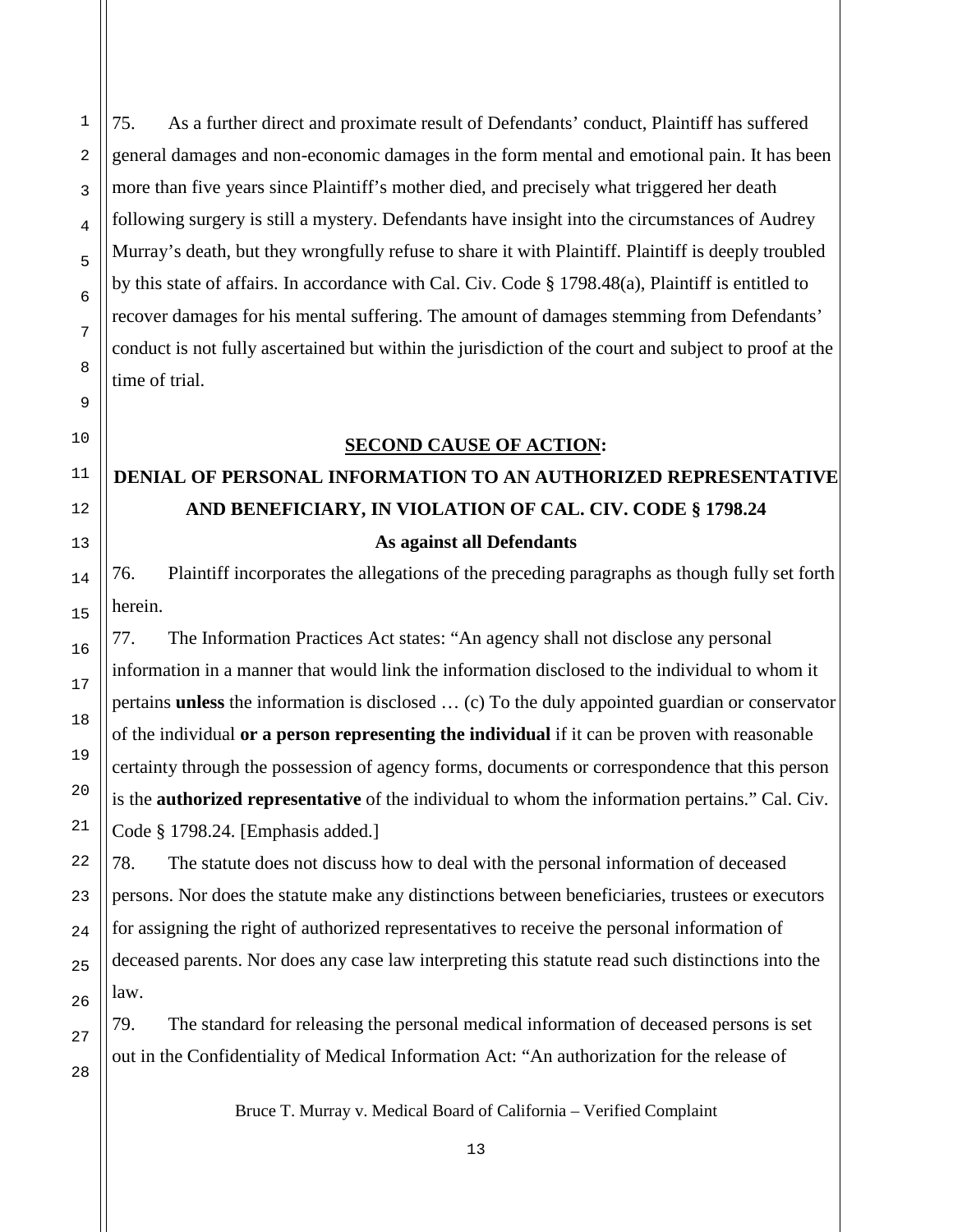medical information by a provider of health care, health care service plan, pharmaceutical company, or contractor shall be valid if it  $\dots$  (c) is signed and dated by one of the following  $\dots$ (4) **The beneficiary or personal representative of a deceased patient**." Cal. Civ. Code § 56.11(c). [Emphasis added.] This standard is applied to the Information Practices Act: "The disclosure of medical information regarding a patient that is subject to Civ. Code § 1798.24(b) (disclosure with prior written consent of individual under Information Practices Act) requires an authorization that complies with the provisions of Civ. Code §§ 56–56.37." 37-429 California Forms of Pleading and Practice--Annotated § 429.203.

80. As Plaintiff pointed out in his Jan. 8, 2018 letter to Webb, no law makes a distinction between beneficiaries, trustees and executors for the purpose of authorizing and receiving the personal information of deceased persons. For example, "Any patient representative shall be entitled to inspect patient records." Cal. Health & Saf. Code § 123110. "'Patient's representative'" or 'representative' means any of the following … (4) The **beneficiary** as defined in Section 24 of the Probate Code **or personal representative** as defined in Section 58 of the Probate Code, of a deceased patient." Cal. Health & Saf. Code § 123105(e). [Emphasis added.]

81. The Medical Board's own section of the Business & Professions Code places beneficiaries and personal representatives on equal footing: "[I]n any investigation that involves the death of a patient, the board may inspect and copy the medical records of the deceased patient without the **authorization of the beneficiary or personal representative** of the deceased patient … Nothing in this subdivision shall be construed to allow the board to inspect and copy the medical records of a deceased patient without a court order when **the beneficiary or personal representative** of the deceased patient has been located and contacted but has refused to consent." Cal. Bus. & Prof Code § 2225(c)(1). [Emphasis added.] Thus, the code enables either a beneficiary or the personal representative to authorize or refuse the Board's access to medical records of a deceased patient. The beneficiary and personal representative have equal footing.

82. Even if the law did place trustees above beneficiaries in this context, the termination of trust equals them: "When the patient's estate has no interest in preserving confidentiality, or when the estate has been distributed and the representative discharged, the importance of

Bruce T. Murray v. Medical Board of California – Verified Complaint

1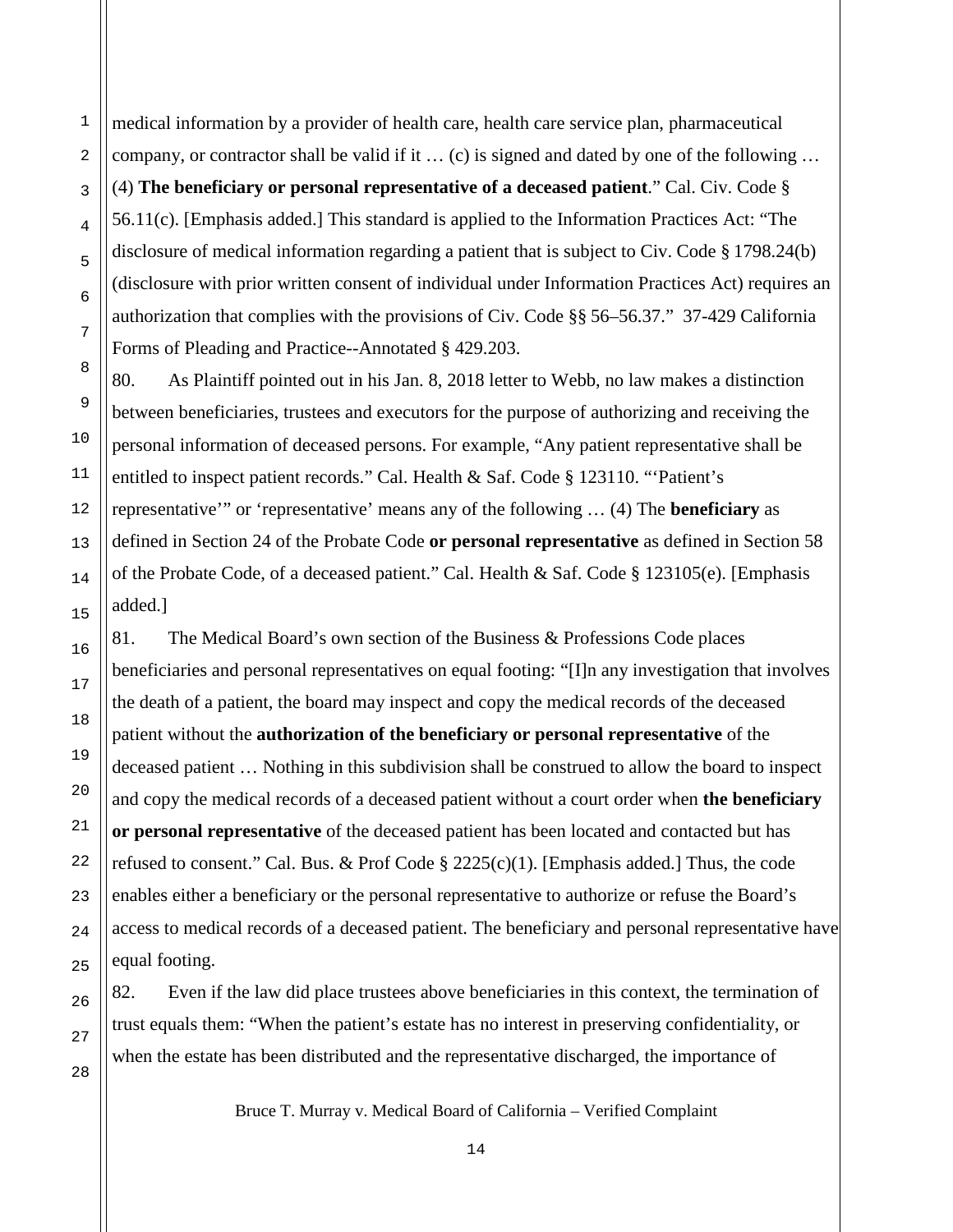providing complete access to information relevant to a particular proceeding should prevail over whatever remaining interest the decedent may have had in secrecy." Cal. Evid. Code § 993, Law Revision Commission Comments (1965).

83. Not only does the law clearly assign Plaintiff's right to receive the information that he seeks, his own court precedent establishes it: In Plaintiff's writ action against the Medical Board, he conclusively established his standing and beneficial right to receive the information that he seeks. At no point during the proceedings – from the demurrer to the trial – did the Medical Board ever challenge Plaintiff's beneficial right. Thus, Defendants should be estopped from challenging his beneficial right in this action.

84. Despite the overwhelming weight of the law, the facts and issue preclusion, Defendants nonetheless deny Plaintiff's status as a beneficiary and authorized representative to receive his mother's personal medical information. Defendants' position is arbitrary, capricious and entirely lacking any legal or factual support.

85. The Medical Board's arbitrary interpretation and application of myriad state laws regarding beneficiaries call for a declaratory judgment by the court in order to clarify Plaintiff's rights as a beneficiary. In accordance with Cal. Civ. Code § 1798.47, Plaintiff requests injunctive relief in order to compel the release of the information that he is seeking.

86. As a direct and proximate result of Defendants' conduct, Plaintiff has incurred costs and undertaken substantial legal work in order to vindicate his rights. Vindication of Plaintiff's rights would also confer a significant benefit on the general public by compelling the Medical Board to be more responsive to similarly situated citizens. Plaintiff therefore requests recovery of his costs, together with reasonable attorney's fees, in accordance with Cal. Civ. Code § 1798.48(b), Cal. Code Civ. Proc. § 1021.5, and/or equitable principles.

87. As a further direct and proximate result of Defendants' conduct, Plaintiff has suffered general damages and non-economic damages in the form mental and emotional pain. The amount of damages stemming from Defendants' conduct is not fully ascertained but within the jurisdiction of the court and subject to proof at the time of trial.

27 28

1

2

3

4

5

6

7

8

9

10

11

12

13

14

15

16

17

18

19

20

21

22

23

24

25

26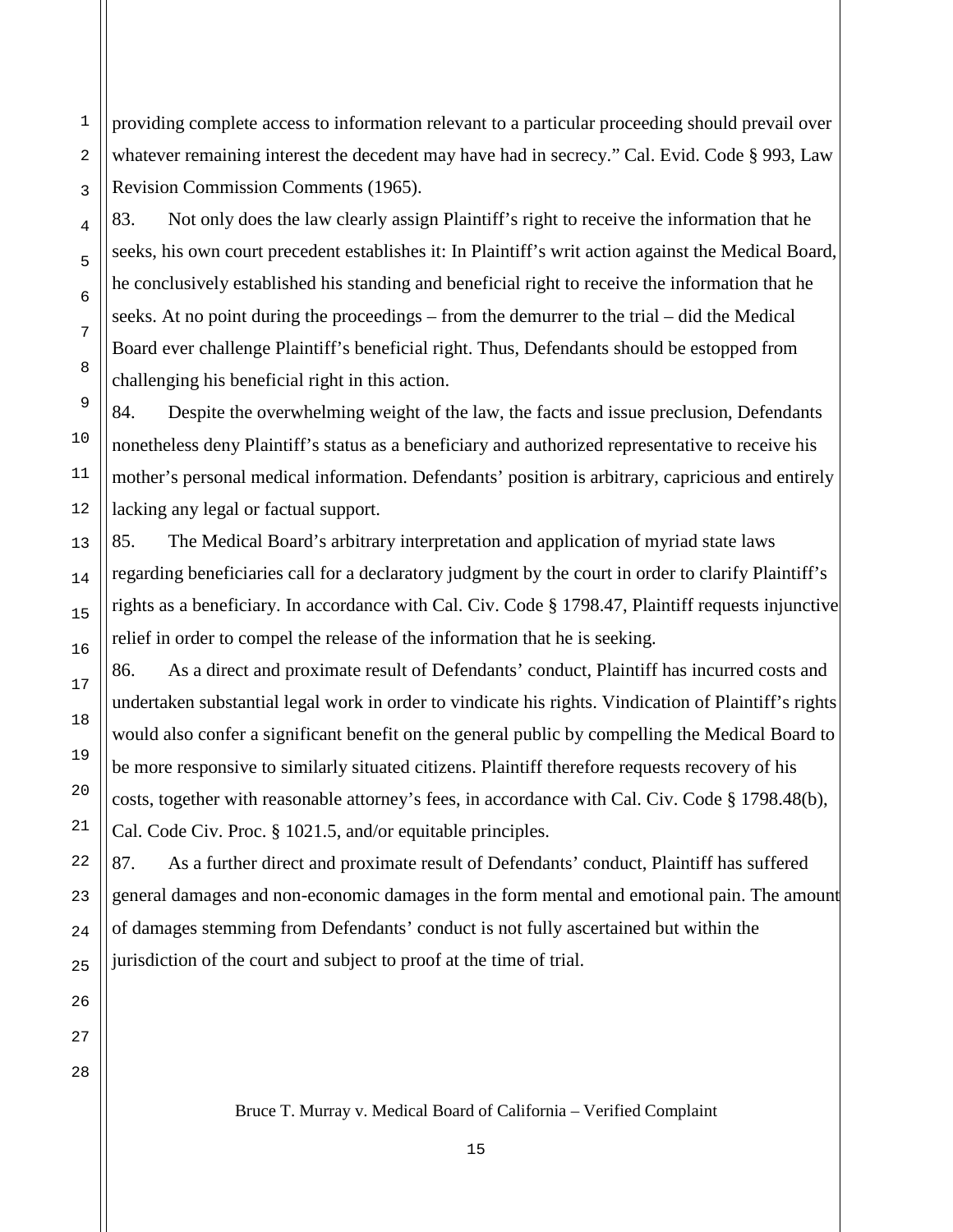# **THIRD CAUSE OF ACTION: FAILURE TO ASSIST IN THE IDENTIFICATION OF RECORDS**, **IN VIOLATION OF CAL. GOV. CODE § 6253.1.**

**As against all Defendants**

88. Plaintiff incorporates the allegations of the preceding paragraphs as though fully set forth herein.

89. The California Public Records Act (CPRA) states: "When a member of the public requests to inspect a public record or obtain a copy of a public record, the public agency, in order to assist the member of the public make a focused and effective request that reasonably describes an identifiable record or records, shall … (1) Assist the member of the public to identify records and information that are responsive to the request or to the purpose of the request, if stated … [and] (3) Provide suggestions for overcoming any practical basis for denying access to the records or information sought." Cal. Gov. Code § 6253.1.

90. On February 10, 2015, Plaintiff made a public records request to the Medical Board, requesting documents relating to his mother's death filed under Cal. Bus. & Prof. Code § 2240 (Report for Death of Patient) and 16 C.C.R. § 1356.4 (Outpatient Surgery-Reporting of Death). Defendant Webb responded by denying Plaintiff's request for these documents on three bases: (1) "Records of complaints to, and investigations conducted by, state licensing agencies are not subject to disclosure pursuant to government Code section 6254(f);" because, she asserted (2) "[r]eports for the death of a patient **are treated** as complaints to the Board, and will not be disclosed." [Emphasis added.] And (3) "[i]n addition, records of complaints and investigations of state licensing agencies are privileged under Evidence Code section 1040."

91. Defendants did nothing to assist Plaintiff to identify records or information that was responsive to his request, nor did they provide suggestions for overcoming any practical basis for denying access to the records or information he sought. Instead, Plaintiffs stonewalled, and proffered fictional legal justifications for doing so.

92. During the subsequent writ proceedings, Defendants denied the existence of the report(s) Petitioner requested. But Defendants never explained why it was that they would deny the disclosure of nonexistent documents. "'Mistakes were made, perhaps,'" the court wrote, quoting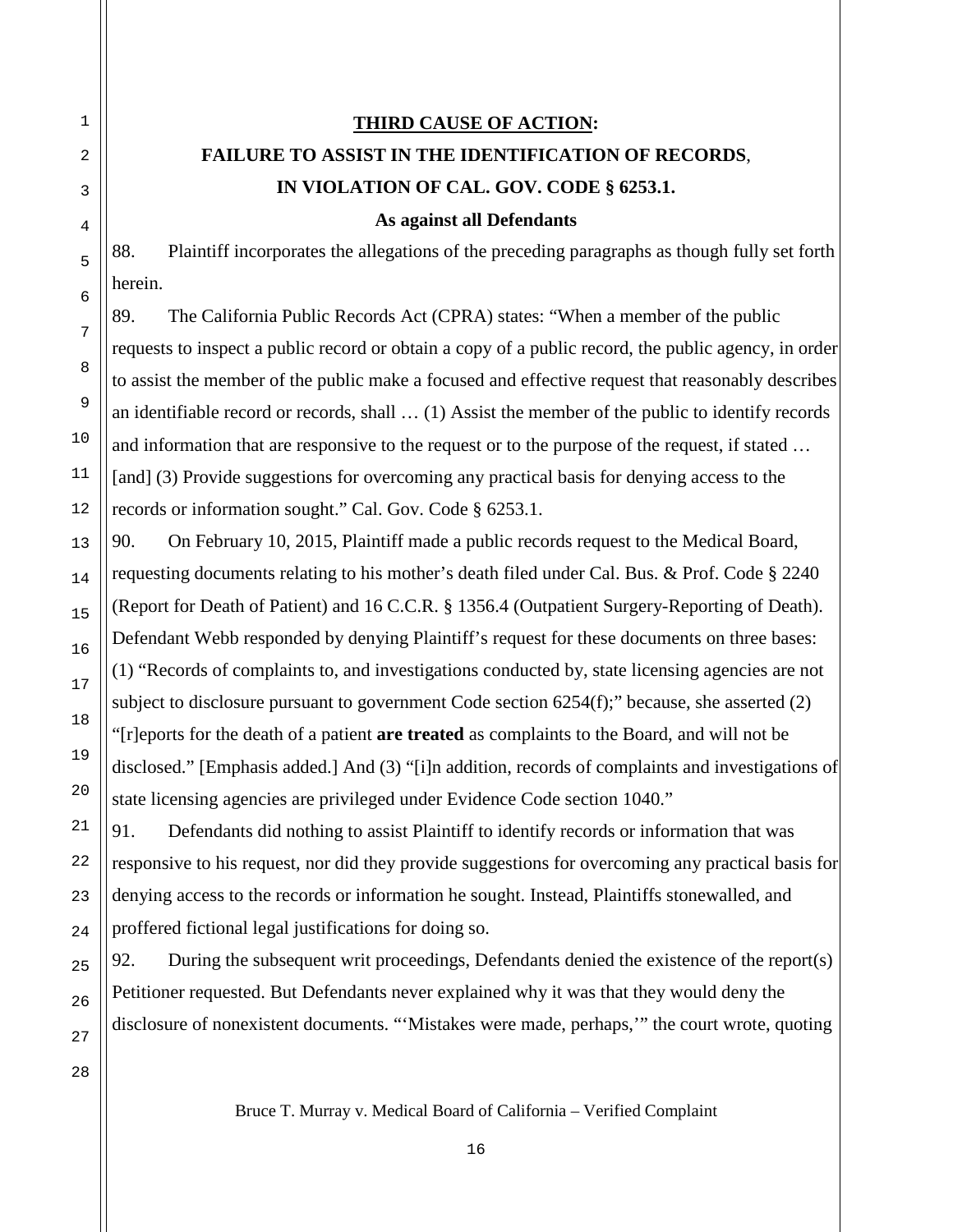Petitioner. Whether an omission or an evasion, Defendants demonstrate that they serve the public poorly. This state of affairs should not be allowed to continue.

93. When Plaintiff made his initial request to the Medical Board, he was unaware of the Information Practices Act, and therefore he made his request under the Public Records Act.<sup>[1](#page-17-0)</sup> It is now clear that Plaintiff's request should have been under CIPA rather than CRPA at the onset. "Mistakes were made." But Defendants did nothing to correct Plaintiff's mistake of law. The magic words had to be precise. Most egregiously and inexplicably, Defendants did nothing to assist with Plaintiff's ignorance of fact – that the documents he was seeking did not exist. Instead, Defendants strung Plaintiff along.

94. In reliance on Defendants' misleading statements and omissions, Plaintiff commenced his writ action against the Medical Board and brought the case all the way to trial. Had Defendants' not misrepresented both the law and the facts, Plaintiff would not have pursued an illusory writ of mandate to obtain non-existent documents. Defendants sent Plaintiff on a wild goose chase – and a very expensive one at that.

95. As a direct and proximate result of Defendants' misfeasance and nonfeasance, Plaintiff has incurred costs and undertaken substantial legal work in order to vindicate his rights. Vindication of Plaintiff's rights would also confer a significant benefit on the general public by compelling the Medical Board to be more responsive to similarly situated citizens. Plaintiff therefore requests recovery of his costs, together with reasonable attorney's fees, in accordance with Cal. Gov. Code § 6259(d), Cal. Code Civ. Proc. § 1021.5, and/or equitable principles. Alternately, the costs and fees of the prior writ action constitute part of his actual damages in the present case, pursuant to Cal. Civ. Code § 1798.48.

96. If and to the extent that any of the information that Plaintiff seeks is public information, Plaintiff seeks declaratory and injunctive relief under Cal. Gov. Code § 6258, clarifying the rights and duties of the parties, and enjoining the Medical Board to the release of the information Plaintiff seeks.

<span id="page-17-0"></span>27 28

1

2

3

4

5

6

7

8

9

10

11

12

13

14

15

16

17

18

19

20

21

22

23

24

25

Bruce T. Murray v. Medical Board of California – Verified Complaint ł <sup>1</sup> When Plaintiff first contacted the Medical Board, he was a second-year law student.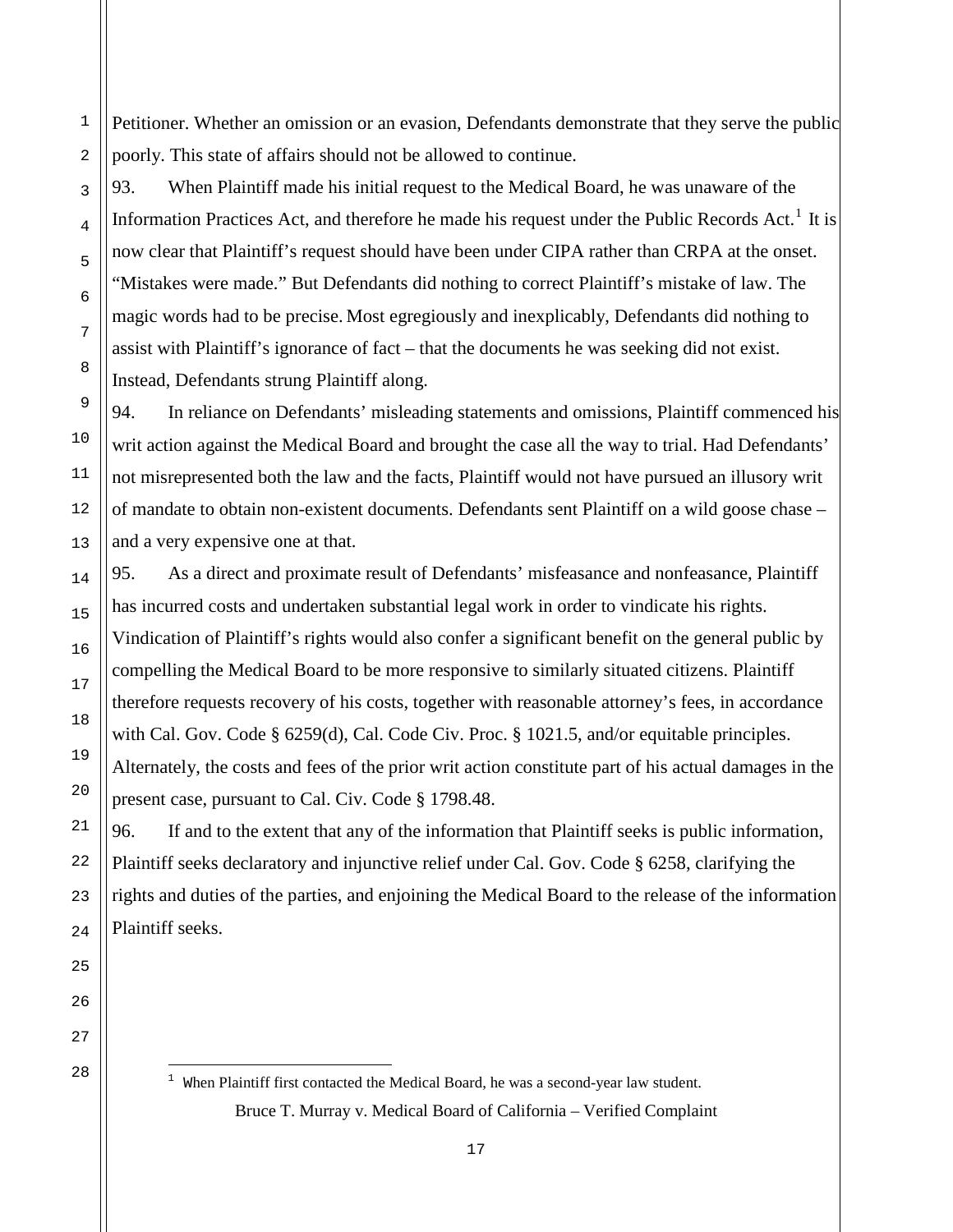# **FOURTH CAUSE OF ACTION: FAILURE TO PROVIDE PUBLIC INFORMATION IN VIOLATION OF CAL. GOV. CODE § 6253 ET SEQ.**

**As Against All Defendants**

97. Plaintiff incorporates the allegations of the preceding paragraphs as though fully set forth herein.

98. The California Public Records Act (CPRA) states: "Except with respect to public records exempt from disclosure by express provisions of law, each state or local agency, upon a request for a copy of records that reasonably describes an identifiable record or records, shall make the records promptly available … Any reasonably segregable portion of a record shall be available for inspection by any person requesting the record after deletion of the portions that are exempted by law." Cal. Gov. Code § 6253.

99. If and to the extent that any of the information that Plaintiff seeks is public information, Plaintiff seeks injunctive relief under Cal. Gov. Code § 6258, compelling the release of the information Plaintiff seeks. If any of that information is contained in documents containing other information that is lawfully exempt from disclosure, Plaintiff requests an in-camera inspection and release of the non-exempt information.

### **FIFTH CAUSE OF ACTION:**

### **ERRONEOUS INTERPRETATION AND APPLICATION OF CAL. EVID. CODE § 1040 AND CAL. GOV. CODE § 6255**

### **As Against All Defendants**

100. Plaintiff incorporates the allegations of the preceding paragraphs as though fully set forth herein.

101. California Evidence Code section 1040 creates a two-tiered privilege regime for "official information … acquired in confidence by a public employee in the course of his or her duty": (1) an unqualified privilege, when "disclosure is forbidden by an act of the Congress of the United States or a statute of this state"; and (2) a qualified privilege for all other official information.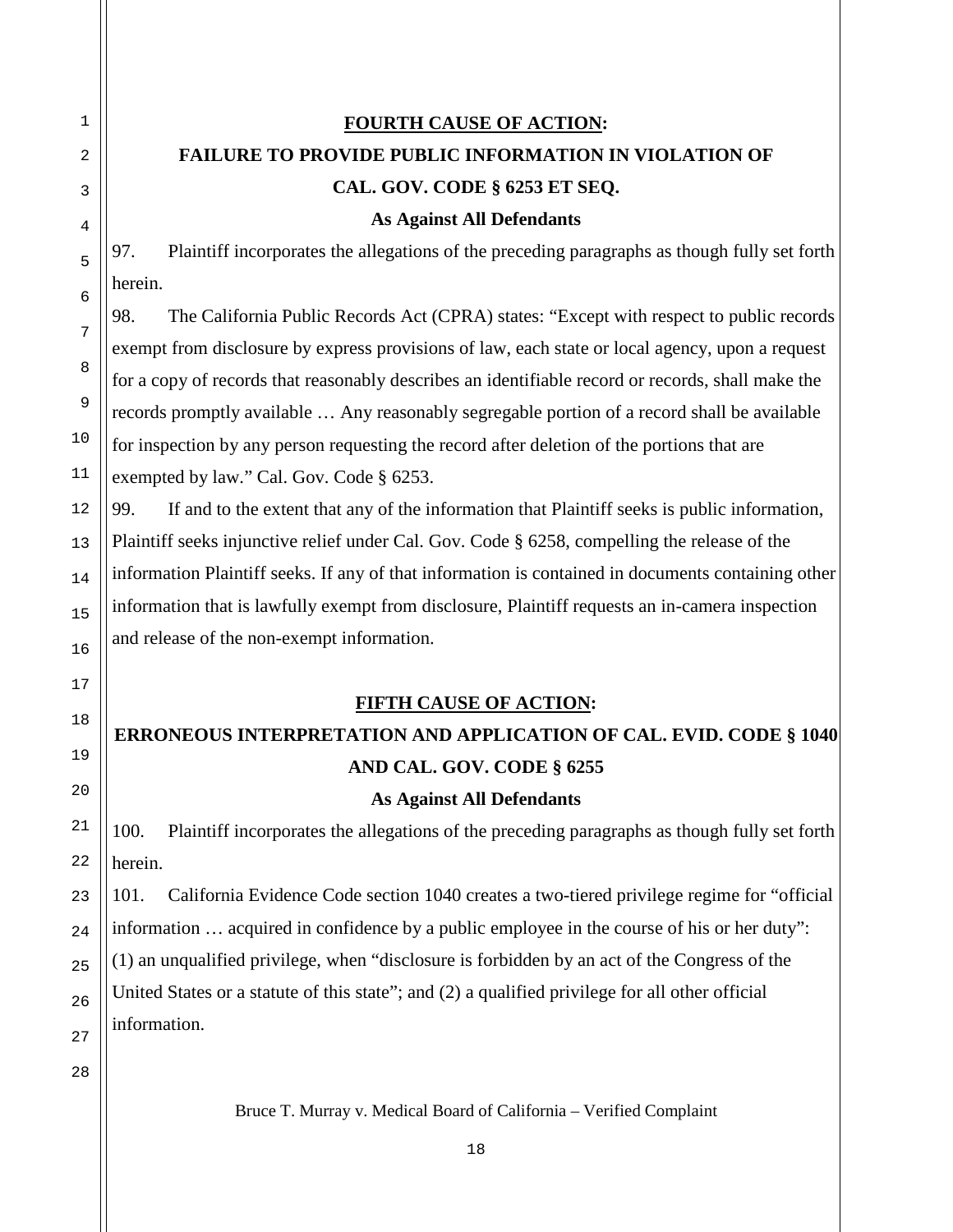102. The qualified privilege in Cal. Evid. Code § 1040(b)(2) sets forth a balancing test for the withholding of official information "if … disclosure of the information is against the public interest because there is a necessity for preserving the confidentiality of the information that outweighs the necessity for disclosure in the interest of justice." Moreover, "in determining whether disclosure of the information is against the public interest, **the interest of the public entity as a party in the outcome of the proceeding may not be considered**." [Emphasis added.]

103. The California Public Records Act sets forth a similar balancing test for public agencies to justify withholding records from disclosure: "The agency shall justify withholding any record by demonstrating that the record in question is exempt under express provisions of this chapter or that on the facts of the particular case the public interest served by not disclosing the record **clearly outweighs the public interest** served by disclosure of the record." Cal. Gov. Code § 6255.

104. Defendant Webb variously invokes the Evidence Code and the CPRA balancing tests in her letters to Plaintiff. Not surprisingly, in Webb's analysis, the purported "public interest" in non-disclosure always outweighs Plaintiff's interest in receiving the information that he seeks. However, the real interest here in withholding information is not the public interest, but the Medical Board's own bureaucratic interest. Defendants' analysis is entirely self-serving and should not be accepted by the court.

105. Webb asserts that the records sought by Plaintiff are exempt under Cal. Gov. Code § 6254, i.e., "This chapter does not require the disclosure of any of the following records … (f) Records of complaints to, or investigations conducted by … any other state or local agency for correctional, law enforcement, or licensing purposes." First of all, this provision of the Public Records is not mandatory – it does not say the state agency *shall* withhold, but it may withhold. Second, this provision does not prevent "any reasonably segregable portion of a record" from being selectively disclosed, redacted or presented for in camera inspection. Cal. Gov. Code §§ 6253, 6259. Finally, and most importantly, Plaintiff seeks personal information that is privileged to him as a survivor and beneficiary of his mother. Cal. Civ. Code § 1798.34. Defendants illicitly convert Plaintiff's Information Practices Act request into a Public Records Act request, and then

27 28

1

2

3

4

5

6

7

8

9

10

11

12

13

14

15

16

17

18

19

20

21

22

23

24

25

26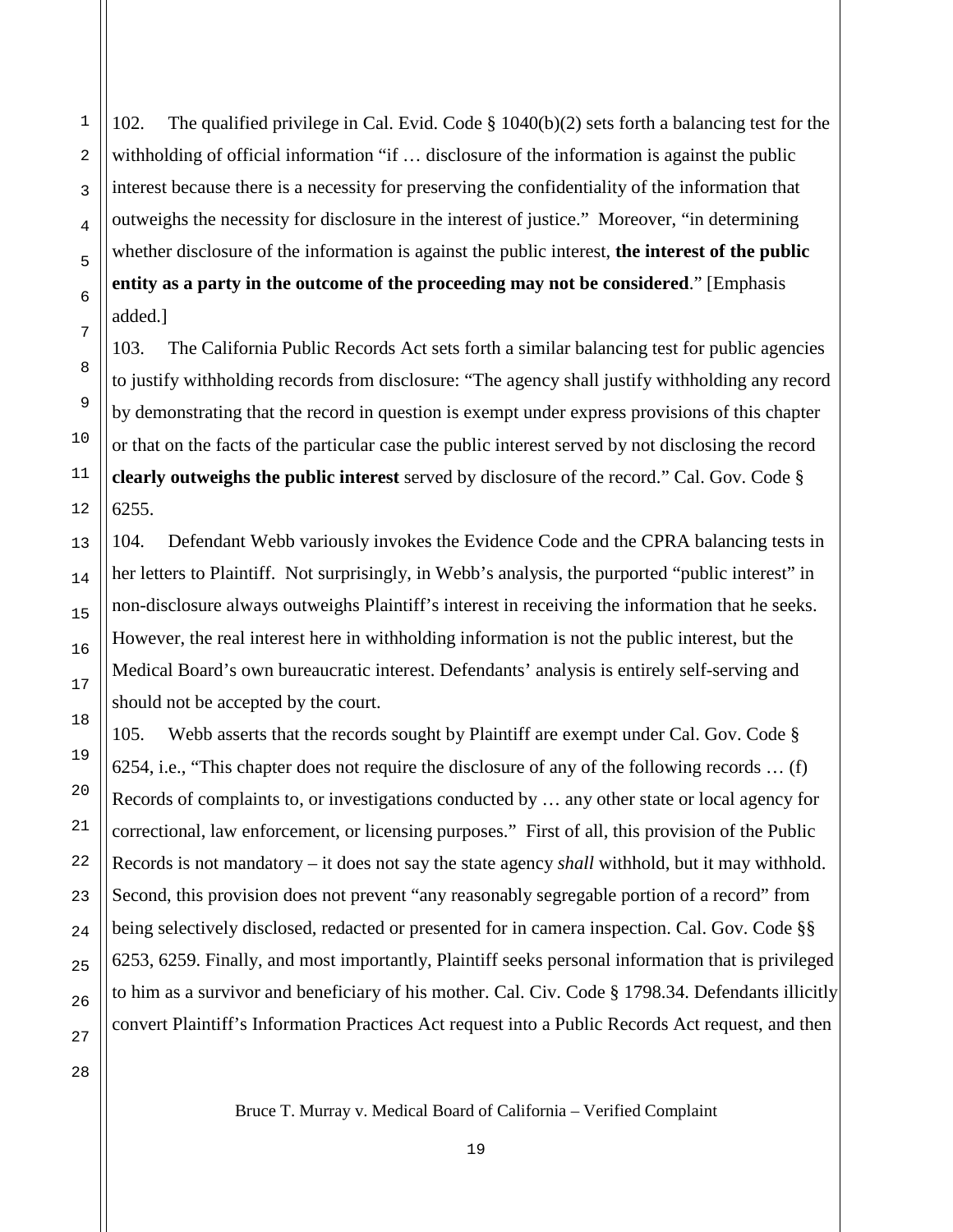claim an absolute exemption and privilege for themselves. In fact, the Medical Board is unlawfully withholding privileged information that belongs to the Plaintiff.

106. Defendants' improper assertions of exemption and privilege necessitate intervention by the court in order to conduct a proper and unbiased balancing test. Plaintiff therefore seeks a declaration regarding his rights under Cal. Evid. Code § 1040. Plaintiff then requests an injunction, commanding the Medical Board to release the information that he seeks.

107. As a direct and proximate result of Defendants' conduct, Plaintiff has incurred costs and undertaken substantial legal work in order to vindicate his rights. Vindication of Plaintiff's rights would also confer a significant benefit on the general public by compelling the Medical Board to be more responsive to similarly situated citizens. Plaintiff therefore requests recovery of his costs, together with reasonable attorney's fees, in accordance with Cal. Civ. Code § 1798.48(b), Cal. Gov. Code § 6259(d), Cal. Code Civ. Proc. § 1021.5, and/or equitable principles. 108. As a further direct and proximate result of Defendants' wrongful withholding of information, Plaintiff has suffered general damages and non-economic damages in the form mental and emotional pain. Plaintiff is entitled to recover such damages under Cal. Civ. Code § 1798.48(a). The amount of damages stemming from Defendants' conduct is not fully ascertained but within the jurisdiction of the court and subject to proof at the time of trial.

#### **SIXTH CAUSE OF ACTION:**

# **FAILURE TO PROVIDE ACCESS TO 'THE PEOPLE'S BUSINESS' IN VIOLATION OF THE CALIFORNIA CONSTITUTION, ARTICLE I, SECTION 3(B) As Against All Defendants**

109. Plaintiff incorporates the allegations of the preceding paragraphs as though fully set forth herein.

110. Article I, Section 3(b) of the California Constitution, provides that "the people have the right of access to information concerning the conduct of the people's business, and, therefore … the writings of public officials and agencies shall be open to public scrutiny."

111. If and to the extent that any of the information Plaintiff seeks constitutes "the people's business," Defendants must provide access to this information; and the court should enjoin the Medical Board accordingly, in addition to awarding Plaintiff damages, costs and fees.

Bruce T. Murray v. Medical Board of California – Verified Complaint

1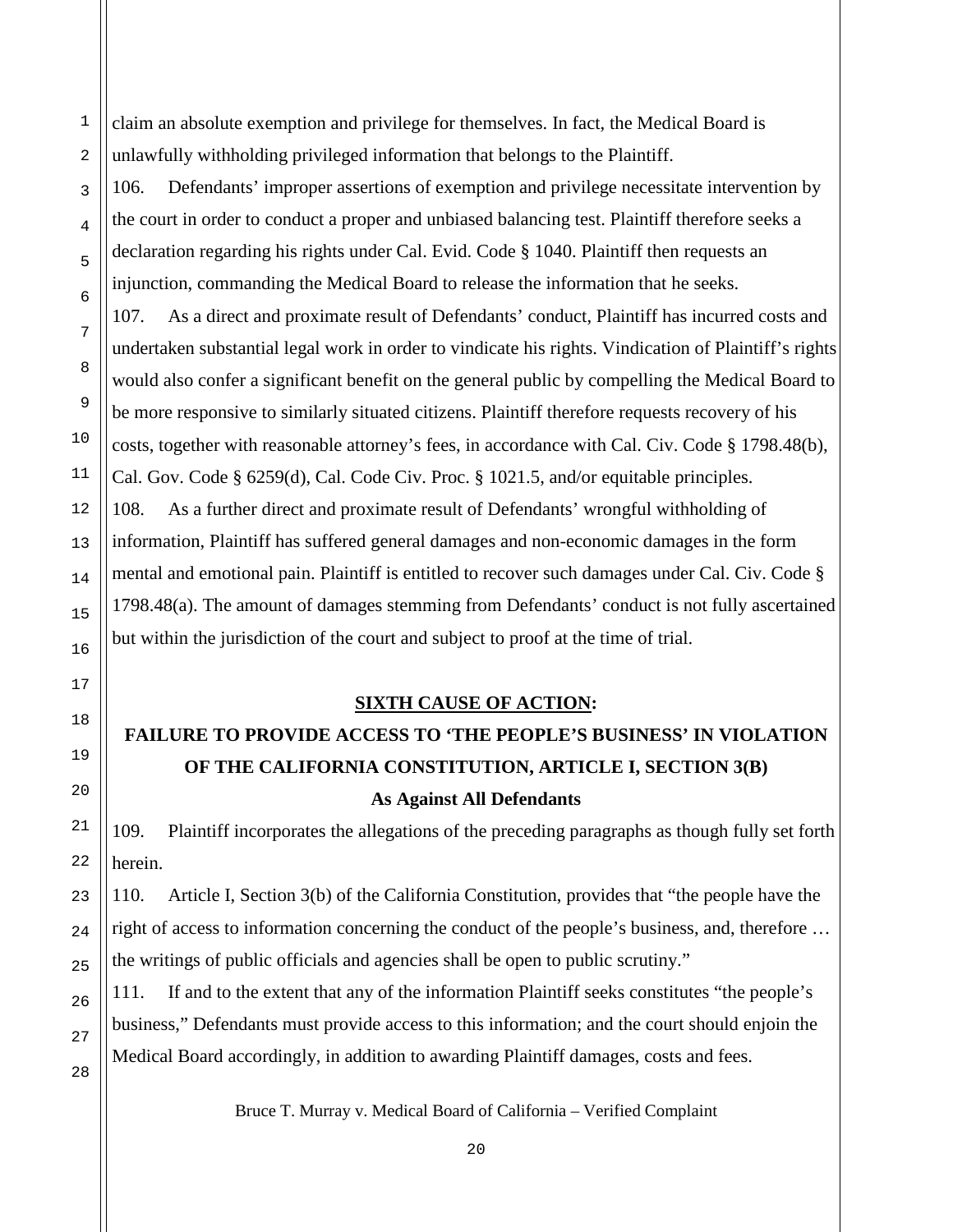#### **SEVENTH CAUSE OF ACTION**

# **VIOLATION OF PUBLIC POLICY AS SET OUT IN THE INFORMATION PRACTICES ACT, THE BUSINESS & PROFESSIONS CODE, THE CALIFORNIA EVIDENCE CODE, THE CALIFORNIA CONSTITUTION, AND THE CALIFORNIA PUBLIC RECORDS ACT**

**As Against All Defendants**

112. Plaintiff incorporates the allegations of the preceding paragraphs as though fully set forth herein.

113. The Information Practices Act begins by declaring public policy: "The Legislature declares that the right to privacy is a personal and **fundamental right** protected by Section 1 of Article I of the Constitution of California and by the United States Constitution and that all individuals have a right of privacy in information pertaining to them." Cal. Civ. Code § 1798.1. [Emphasis added.]

114. Here, by denying Plaintiff access to information that privileged to him, and instead retaining this information for themselves, the Medical Board has violated a fundamental right of the Plaintiff.

115. The Business & Professions Code sets forth the priorities of the Medical Board: "Protection of the public shall be the highest priority for the Medical Board of California in exercising its licensing, regulatory, and disciplinary functions. Whenever the protection of the public is inconsistent with other interests sought to be promoted, the protection of the public shall be paramount." Cal. Bus. & Prof. Code § 2001.1.

116. The death of a patient is the worst possible outcome of a medical procedure. The Medical Board's investigations of such deaths are of vital importance to consumers and to the public health of the people of California. If the Medical Board conducts its investigations so opaquely that it will not even share the patient's own privileged medical information, the Medical Board is not serving the public. It is only protecting itself and is licensees.

117. In its own mission statement, the Medical Board fashions itself as the protector of consumers and the keeper of its section of the Business & Professions Code: "The mission of the Medical Board of California is to protect health care consumers through the proper licensing and regulation of physicians and surgeons and certain allied health care professions and through the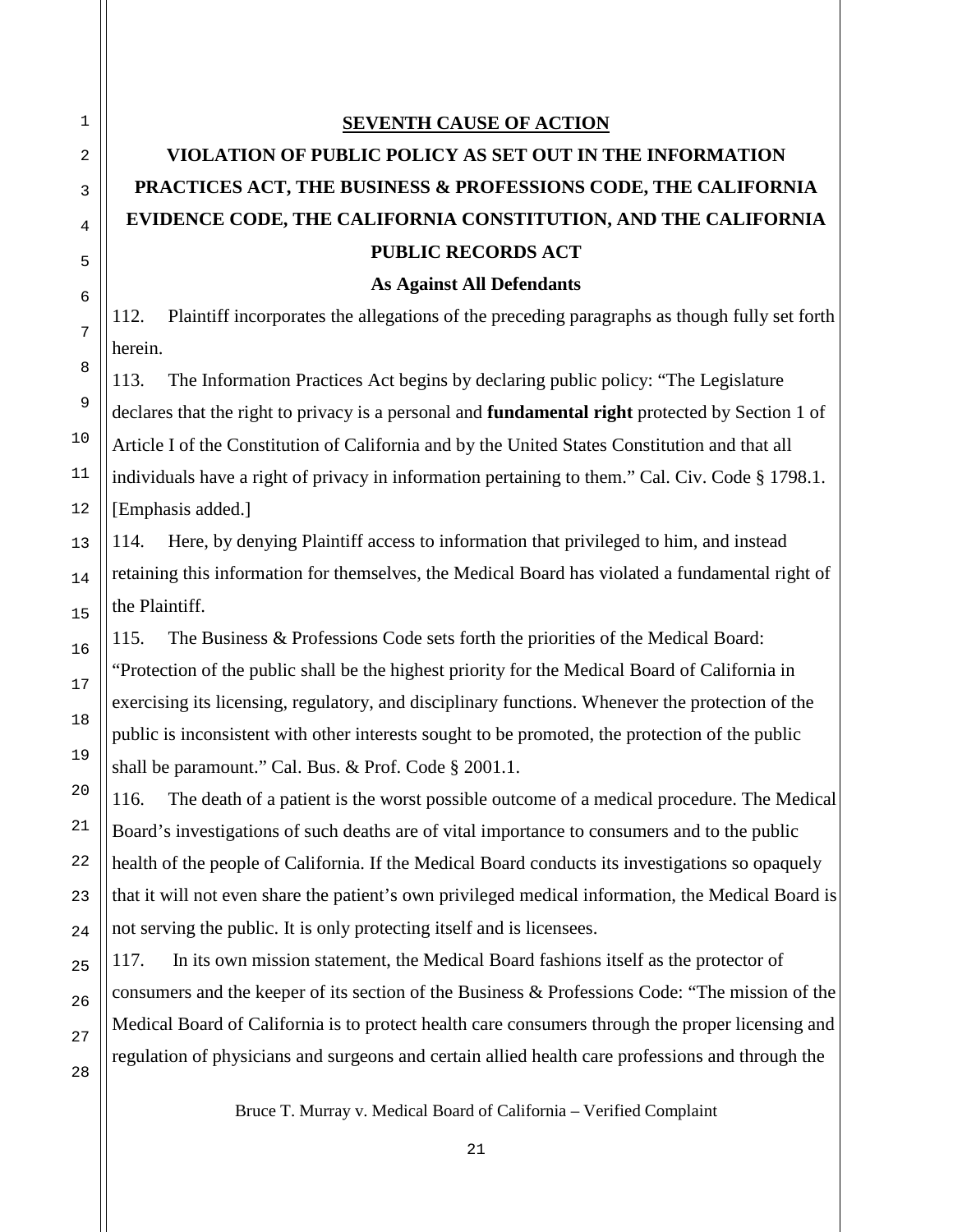vigorous, objective enforcement of the Medical Practice Act." Unfortunately, by shrouding itself in an impregnable cone of silence, the public has no way of evaluating how well the Medical Board is performing on its mission. Consumers can only hope that "control prevails over chaos," and that somehow everything will work out well in the end. But as this case demonstrates, the Medical Board's mission statement is nothing but empty words.

118. California Evidence Code, section 1040 states that "in determining whether disclosure of the information is against the public interest, the interest of the public entity as a party in the outcome of the proceeding may not be considered." But here, by "balancing" non-disclosure in a patently self-serving way, the Medical Board makes its own interests paramount rather than the public interest.

119. The California Public Records Act states, "In enacting this chapter, the Legislature, mindful of the right of individuals to privacy, finds and declares that access to information concerning the conduct of the people's business is a **fundamental and necessary right** of every person in this state." Cal. Gov. Code § 6250. [Emphasis added.] However, in this instance, the Medical Board has treated the public's right of access as disposable and optional rather than fundamental and necessary. The Medical Board's "construing" of the law runs contrary to all legislative declarations set out in the statutes.

120. The California Constitution states, "A statute, court rule, or other authority, including those in effect on the effective date of this subdivision, shall be broadly construed if it furthers the people's right of access, and narrowly construed if it limits the right of access." Cal. Const, Art. I  $\S 3(b)(2)$ . However, in this instance, the Medical Board has done just the opposite: It has broadly construed the Evidence Code in order to limit the right of access, and it has narrowly construed the Public Records Act to deny access. As this case amply demonstrates, the Medical Board's practices are bureaucratically self-serving, and therefore contrary to law and public policy.

121. In its final report to Petitioner regarding the death of Audrey B. Murray, Defendant Medical Board failed to provide Petitioner any information responsive to the central issue of his initial complaint to the Board, i.e., an explanation for and cause of his mother's death. The MBC's failure to provide any substantive information renders Petitioner's entire effort of

28

1

2

3

4

5

6

7

8

9

10

11

12

13

14

15

16

17

18

19

20

21

22

23

24

25

26

27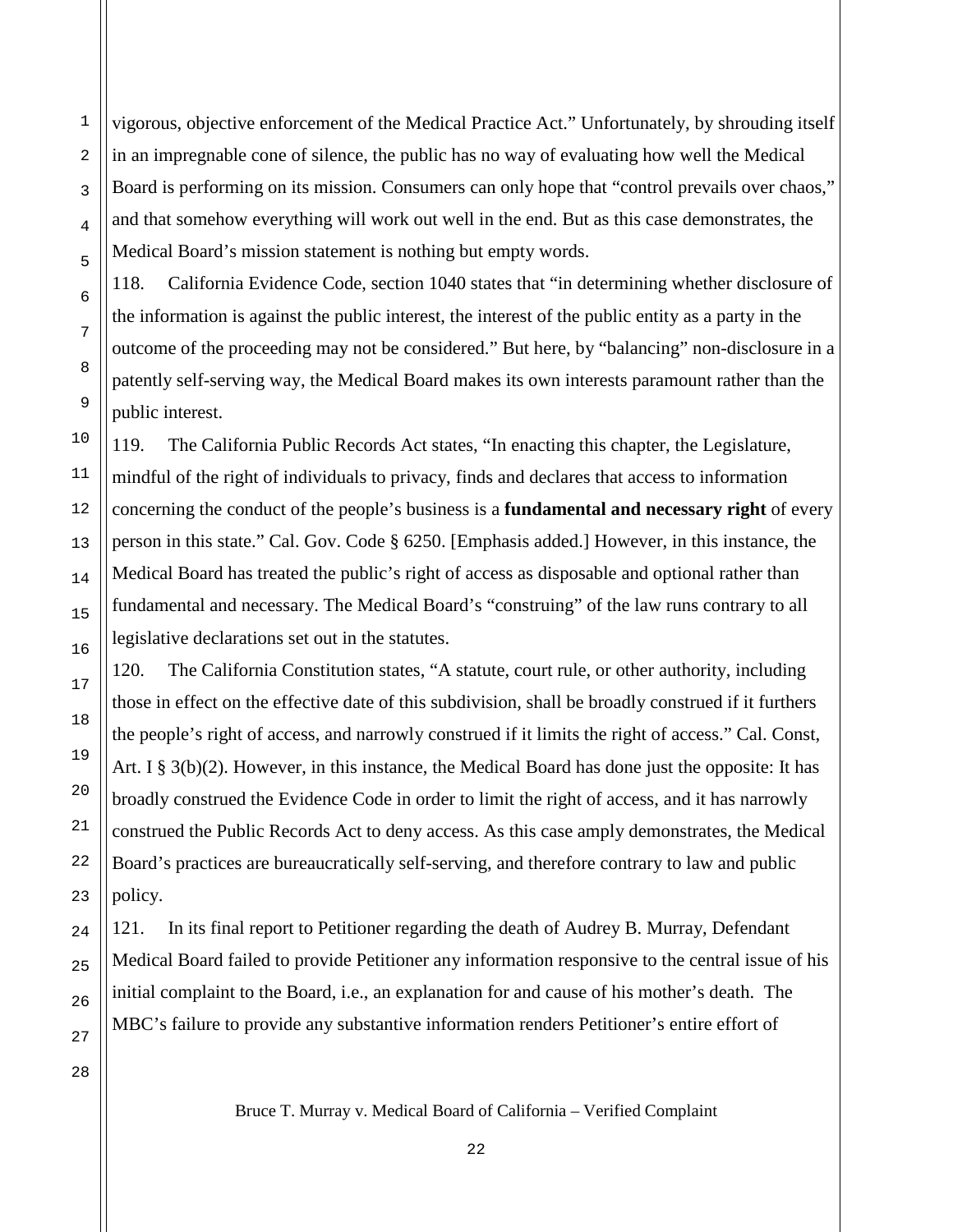bringing a complaint to the Board futile. A futile consumer complaints system – one that is wholly unresponsive to the public – is contrary to public policy.

122. Defendants' wrongful acts against the Plaintiff, therefore, constitute wrongful acts against the public. Because vindication of the Plaintiff's rights is in the greater public interest, Plaintiff requests that the court apply its inherent equitable discretion in awarding Plaintiff fees for his legal work.

### **PRAYER FOR RELIEF**

WHEREFORE, Plaintiff prays for judgment in his favor on all causes of action against all Defendants; and he requests both equitable and legal remedies, as well as costs and fees.

A. In the category of equitable remedies, Plaintiff requests that the court issue an injunction commanding Defendants to release all of the following documents and information as follows:

- 1. All information in the Medical Board's possession regarding Audrey B. Murray's medical condition, treatment and death, subject to Cal. Civ. Code § 1798.46;
- 2. All information in the Medical Board's possession relating to the cause and circumstances of Audrey Murray's death, subject to Cal. Civ. Code § 1798.46;
- 3. All reports, statements and other information acquired by the Medical Board during its investigation of Dr. James Matchison's treatment of Audrey Murray (MBC file number 800 2014 005263), subject to Cal. Civ. Code § 1798.46;

4. All statements made to the Medical Board by Dr. James Matchison and any other third parties regarding Audrey B. Murray's medical condition, treatment and death, including but not limited to information covered by the physician-patient privilege (Cal. Evid. Code § 993); and

- 5. If and to the extent that any of the documents described here are public documents, Plaintiff requests their release, subject to Cal. Gov. Code § 6259.
- 6. Plaintiff further seeks a declaratory judgment in order to clarify his rights and Defendants' duties under Cal. Civ. Code §§ 1798.24-34; Cal. Civ. Code § 56.11; Cal.

Bruce T. Murray v. Medical Board of California – Verified Complaint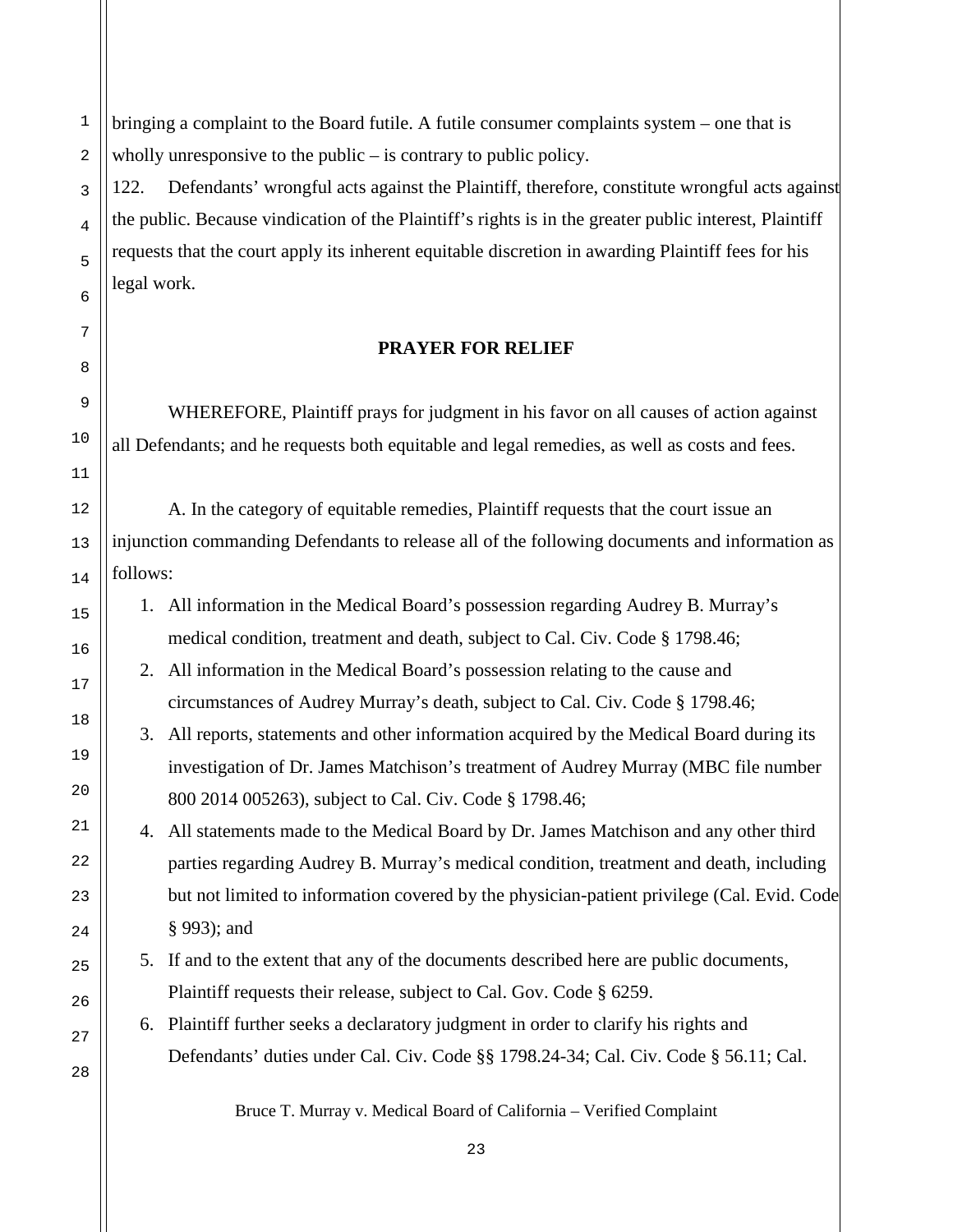| 1  | Gov. Code §§ 6253-55; and Cal. Evid. Code §§ 993, 1040.                                   |
|----|-------------------------------------------------------------------------------------------|
| 2  |                                                                                           |
| 3  | B. Plaintiff requests monetary damages, in an amount according to proof but estimated to  |
| 4  | be no less than \$100,000 as follows:                                                     |
| 5  | 7. General, non-economic damages for mental suffering, as provided by Cal. Civ. Code §    |
| 6  | 1798.48(a), in an amount according to proof;                                              |
| 7  | 8. General economic damages, representing the costs and fees stemming from the prior writ |
| 8  | action, as well as any other general damages in an amount according to proof at the time  |
|    | of trial, as provided by Cal. Civ. Code § 1798.49 (remedies not exclusive);               |
| 9  | 9. Any special damages, in an amount according to proof at the time of trial;             |
| 10 | 10. For prejudgment interest on each of the foregoing at the legal rate from the date the |
| 11 | obligation became due through the date of judgment in this matter;                        |
| 12 | 11. For post-judgment interest.                                                           |
| 13 |                                                                                           |
| 14 | C. Finally, Plaintiff requests costs and fees as follows:                                 |
| 15 | 12. Costs of suit, including reasonable attorney's fees pursuant to Cal. Civ. Code §      |
| 16 | 1798.48(b), Cal. Code Civ. Proc. § 1021.5, and/or equitable principles.                   |
| 17 | 13. If applicable, costs and reasonable attorney's under Cal. Gov. Code § 6259(d);        |
|    | 14. For any other relief that is just and proper.                                         |
| 18 |                                                                                           |
| 19 | DATED: November 1, 2018                                                                   |
| 20 |                                                                                           |
| 21 | By:                                                                                       |
| 22 |                                                                                           |
| 23 |                                                                                           |
| 24 | Bruce Thomas Murray, Esq.                                                                 |
| 25 | Plaintiff in propria persona                                                              |
| 26 |                                                                                           |
| 27 |                                                                                           |
|    |                                                                                           |
| 28 |                                                                                           |
|    | Bruce T. Murray v. Medical Board of California - Verified Complaint                       |
|    | 24                                                                                        |